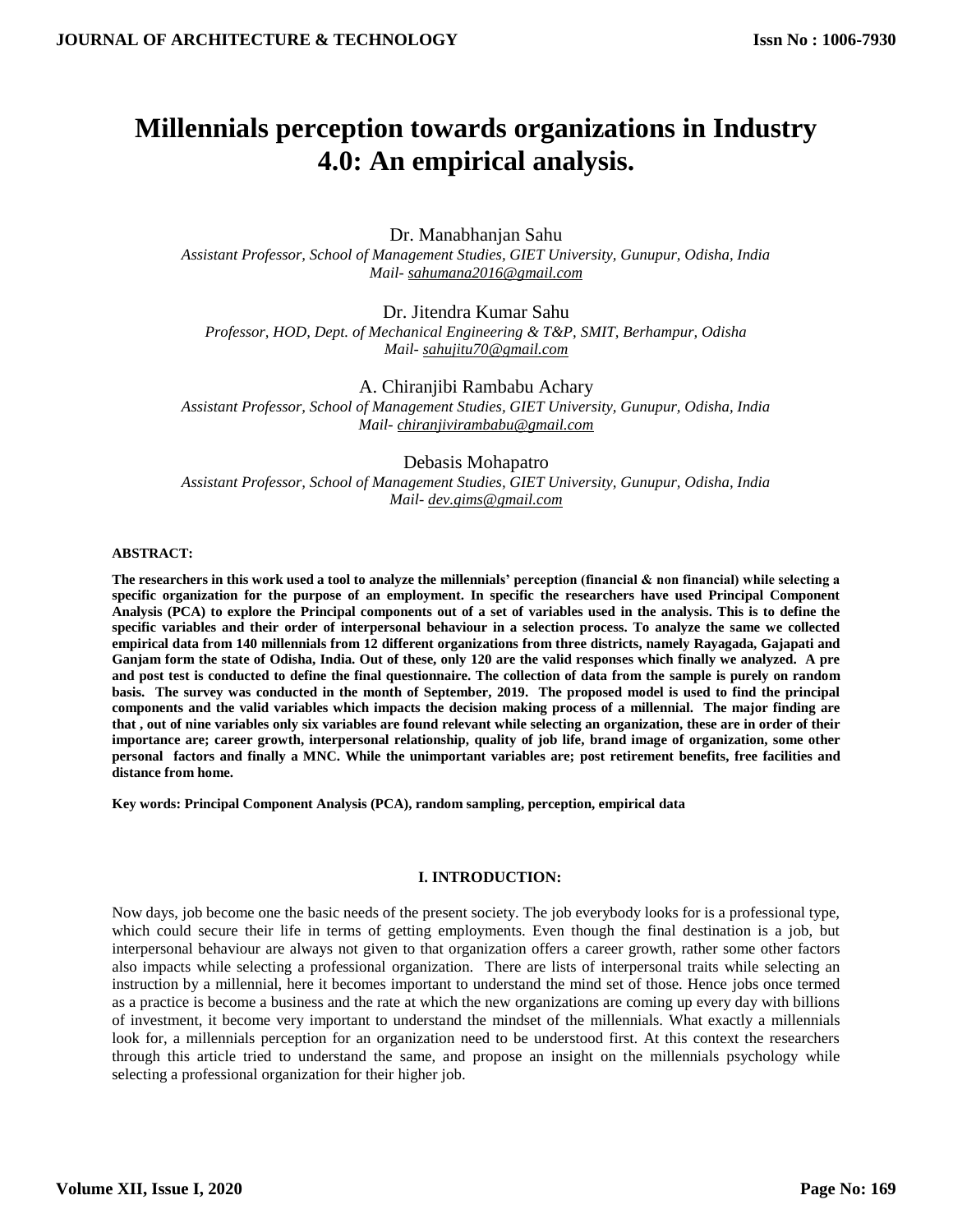# **II. REVIEW OF LITERATURE:**

These are few of the literatures; those have worked on the millennial's perceptions for an professional organization. Senthilkumar et al. (2009) did a research on the determinants of service quality in the higher job organizations in India, in specific to the organizations in specific for the state of Tamil Nadu. He concluded that the major determinants are the career growth, teaching quality, quality of the work life members, physical resources and a wide range of disciplines. These in other term speak about the career growth of the graduate and post graduate millennials in a higher job organization.

Arambewela et al. (2009) by their research on an empirical model of international millennial satisfaction, proposed through a theoretical model that, the perceived level of satisfaction of the millennials is depend upon the nature of services. This manly depends upon the financial and non non-financial services.

Marks et al. (2005) through the research on predictors for effective online learning by use of the Structural Equation Modeling, did an investigation on interactions among three components on job i.e. instructor, millennial and content. They concluded that instructor is the major component for any effective learning process.

Arulraj et al. (2007) on a study of career growth ( career growth) as a criteria to determine the service quality of an organization through a SQM-HEI model revealed that there are three major components which determine the service quality of an organization, these are; teaching style, study environment and discipline. They developed a 30 variable instrument, which are empirically tested with the uses of AMOS  $7$  for structural equation model  $\&$  Bayesian estimation and testing.

Pituch et al. (2006)on a study of the perception of millennials for an e learning system. They proposed the alternative models of learning, proposes a model consists of external variables, perceived usefulness, perceived ease of use, intention behaviour and use of system. They named it as the technology acceptance model.

Amaury Nora (1987) in its research on the determinants for retention of college millennials by use of structural equation modeling proposes that,

# **2.1. Gap in the present research:**

Most of the research articles used the Factor analysis as a tool for its statistical analysis. Even there are application of AMOS as a tool for analysis and interpretation. We found no researchers using PCA as a tool to analyze the variables.

#### **2.2. Objective of the study:**

Hence, to fill the gap in the past career growth, we are using the Principal Component Analysis (PCA) to find out the principal components and important variables which a millennial gives maximum priorities. The objective is also to make a hierarchical order or the series of variables in accordance to the pinterpersonal behaviour.

#### **III. Research Methodology**

The methodology basis in this research paper is the survey of the millennial's opinion (perception) while selecting an organization for their higher career growth. Out of 9 major questions, the researcher tries to find out the principal components (major variables) which influence their selection criteria. Hence we used the statistical model of principal component analysis (PCA) to analyze the survey.

#### **3.1. Survey process**

The survey process follows a systematic sequence of following steps.

# **3.2. Literature review:**

Following different literature reviews and also by considering different traditional possible dimensions of millennial are perceptions for selecting an organization for higher employment. The survey form designed consists of the following;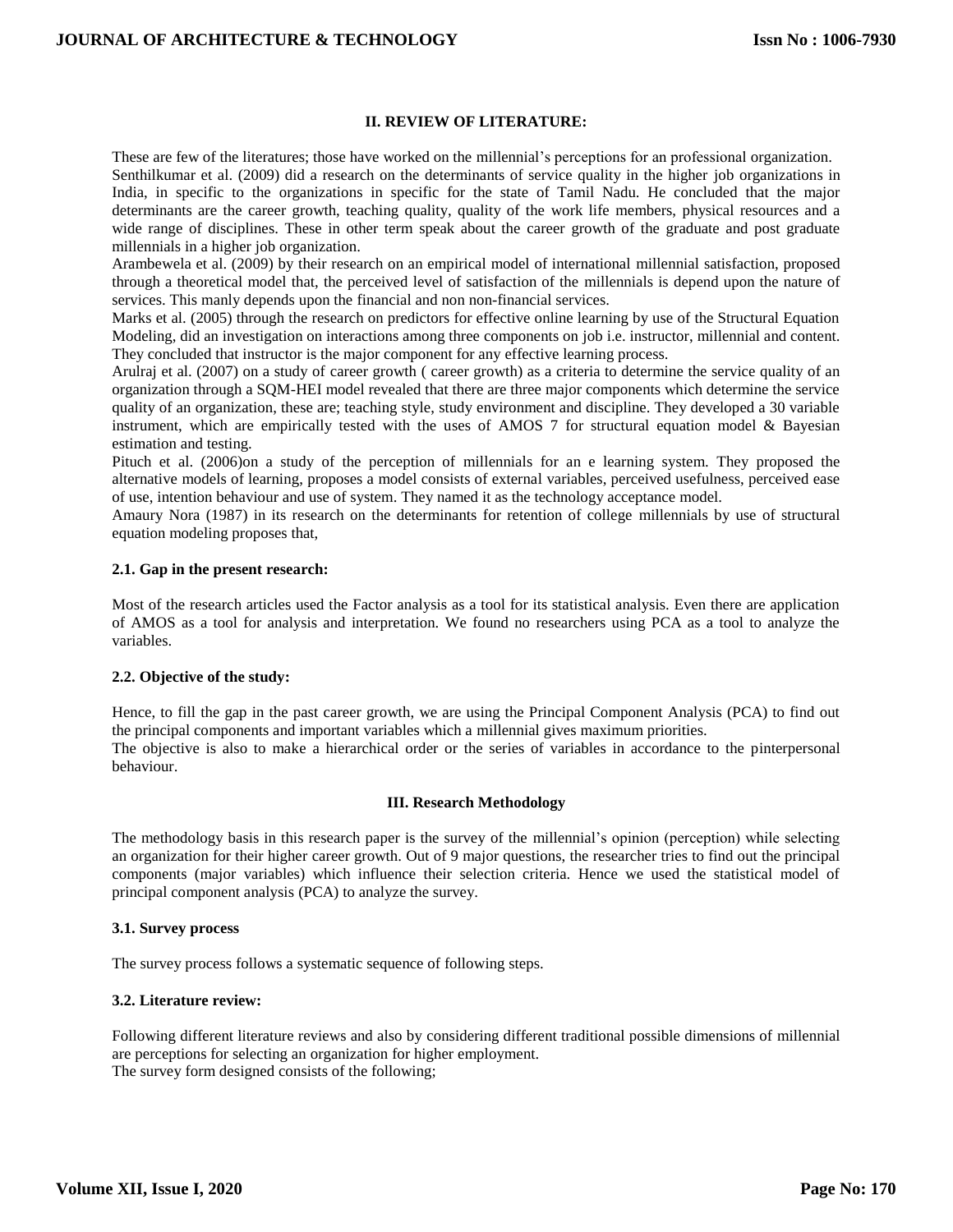# **3.3. Design of Questionnaire:**

The questionnaire designed in the survey form is having two sections, first section contains five questions speaks about the general information (Background) of the millennial and second section contains nine questions are related to the information about the perception of millennials while selecting an organization for pursuing an employment. The scaling used in the questionnaire is designed as per the five point Likert scale. Under the Five point Likert scale, the points represents as follows;

Point 1 for very unimportant Point 2 for unimportant Point 3 for cannot say Point 4 for important Point 5 for very important

# **3.4. Pre-test & Post-test**

The questionnaire was first pretested on 20 numbers of millennials from five different organizations belonging to the district of Rayagada to check whether the language & text used in it is under stood clearly or not and also other structural issues in it. The questionnaire was then further adjusted as per the desired levels of the changes it required and finally the revised format was tested one more time on same number of millennials from same organizations, hence a post test is also done on the questionnaire before we move to the final collection and analysis of the data . Basically it is used to check the communality issues in the research. It ensures that the final research is having all the expressions are true on its consistency and nature.

#### **3.5. Questionnaire format items:**

The questionnaire contains the following five general information items and nine perception related items in Table 1.

| Table. 1. Questionnait é foi mai |                                          |
|----------------------------------|------------------------------------------|
| <b>BACKGROUNDL INFORMATION:</b>  | <b>SOURCE</b>                            |
| Name                             | Author                                   |
| Age                              | Author                                   |
| Place                            | Author                                   |
| Qualification                    | Author                                   |
| Family income                    | Author                                   |
| PERCEPTION RELATED INFORMATION   | <b>SOURCE</b>                            |
| <b>MNC</b>                       | Author and past literature career growth |
| Distance                         | Author and past literature career growth |
| Career growth                    | Author and past literature career growth |
| Interpersonal relationship       | Author and past literature career growth |
| Quality of Job life              | Author and past literature career growth |
| Free facilities facilities       | Author and past literature career growth |
| brand image (Reputation)         | Author and past literature career growth |
| Post retirement benefits         | Author and past literature career growth |
| Others                           | Author and past literature career growth |

# **Table: 1. Questionnaire format**

*Source: Author* 

#### **3.6. Data collection**

The survey area is the three districts of the state Odisha i.e. Ganjam , Gajapati and Rayagada. Millennials are the targeted sample, mostly the millennials from the higher secondary job organizations and organizations those who are expected to opt for a further higher job, in specific the employment. A face to face personal interview is done with the use a structured close end questions. The sample size was 140 numbers of millennials belongs to 12 different national and international organizations. The selections of the organizations are purely random in nature, as well the selection of millennials. There are 120 valid responses out of these 140 responses by excluding some of the outliers.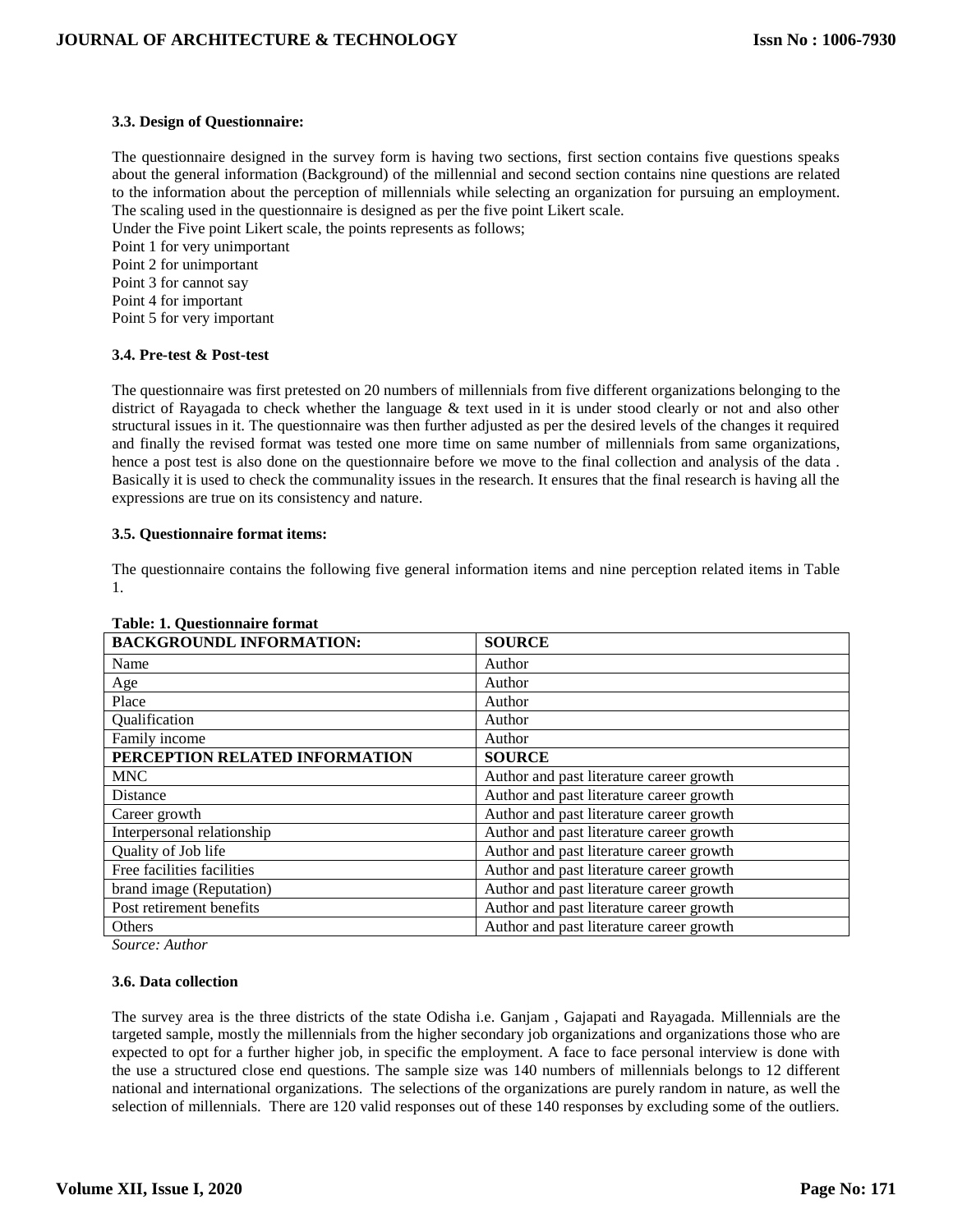Hence the valid response rate is about 86% of the responses, which is good enough to validate and generalize the research outcome.

# **3.7. Research framework**

Once the data is collected the real analysis begins with a sequence of steps, and in our research it follows basic five steps.

- 1. Standardization of data
- 2. Computing the covariance matrix
- 3. Calculate the Eigen vectors and values
- 4. Computing principal components
- 5. Reducing the dimensions of data set

#### **3.7.1. Step: 1.**

Under the process of standardization of data, it deals with scaling of the data in such a way that there is a common / similar range under which all the variables and its range will fall. It is calculated by subtracting the variable value from the mean, and the whole is divided by its standard deviation. It is observed on the basis of the Z value that, the data maintains a standard scale between + 2 SD to - 2 SD.

# **3.7.2. Step: 2.**

It is necessary to identify the highly correlated variables as they may destruct the overall data structure and information (biasness & reluctant), hence it is necessary to find the correlation and dependencies among the variables. By the help of the covariance matrix we could find out the such variables and treat those accordingly. As per the mathematical calculation it uses P X P and Q X Q matrix, where P explains the dimensions of the data and Q represents the quantile. Under P X P Matrix, each of the entries represents the corresponding variable's covariance i.e. the co-dependence between the variables. If the covariance is negative it signifies that there s a negative or indirectly proportionate relation between the variables, while a positive value signifies the opposite. Besides the values of covariance represents the strength of relation between the variables.

# **3.7.3. Step: 3.**

Normally the data is scattered randomly with different degree of variances and along different dimensions, hence it is required to concentrate the scattered the data around some distinct dimensions. This concentrating the data in to different dimensions is done with the help of Eigen vectors, which represents the dimension along which the data need to be concentrated. In the context of Principal Component Analysis, an Eigen value represents the scalars of the respective Eigen vectors, which is normally taken as one. Hence these eigen vectors and values represents the number of principal components in a data set.

**Note:** the objective of the PCA is to find out the principal components (new set of limited variables from the existing all variables) which are significantly different from each other by compressing and processing the most important and distinct information when the data is scattered randomly.

#### **3.7.4. Step: 4.**

Having the computed values of Eigen vectors and values, the next step is to order them in a descending manner to enable the most significant variables to be the principal components among the set of variables. Highest the Eigen values is the highest most significant, and lowest the value is the lowest significant. It is to noted that, the variables having the Eigen value more than one is considered as the number of different dimensions, and also is the number of principal components. hence the principal component having less significant are removed so as to reduce the dimension of the data set. This computing the principal components meant for construct a matrix called as Future matrix, which contains all the significant variables containing maximum of the information.

#### **3.7.5. Step: 5.**

This is the final step of performing PCA, which deals with the reorganize the variables along with the principal components so as to minimize the number of variables and maximize the chances of its representation of information. To re organize the variables PCA follows a simple multiplication of the transpose of initial data with the obtained transpose of calculated Feature vector.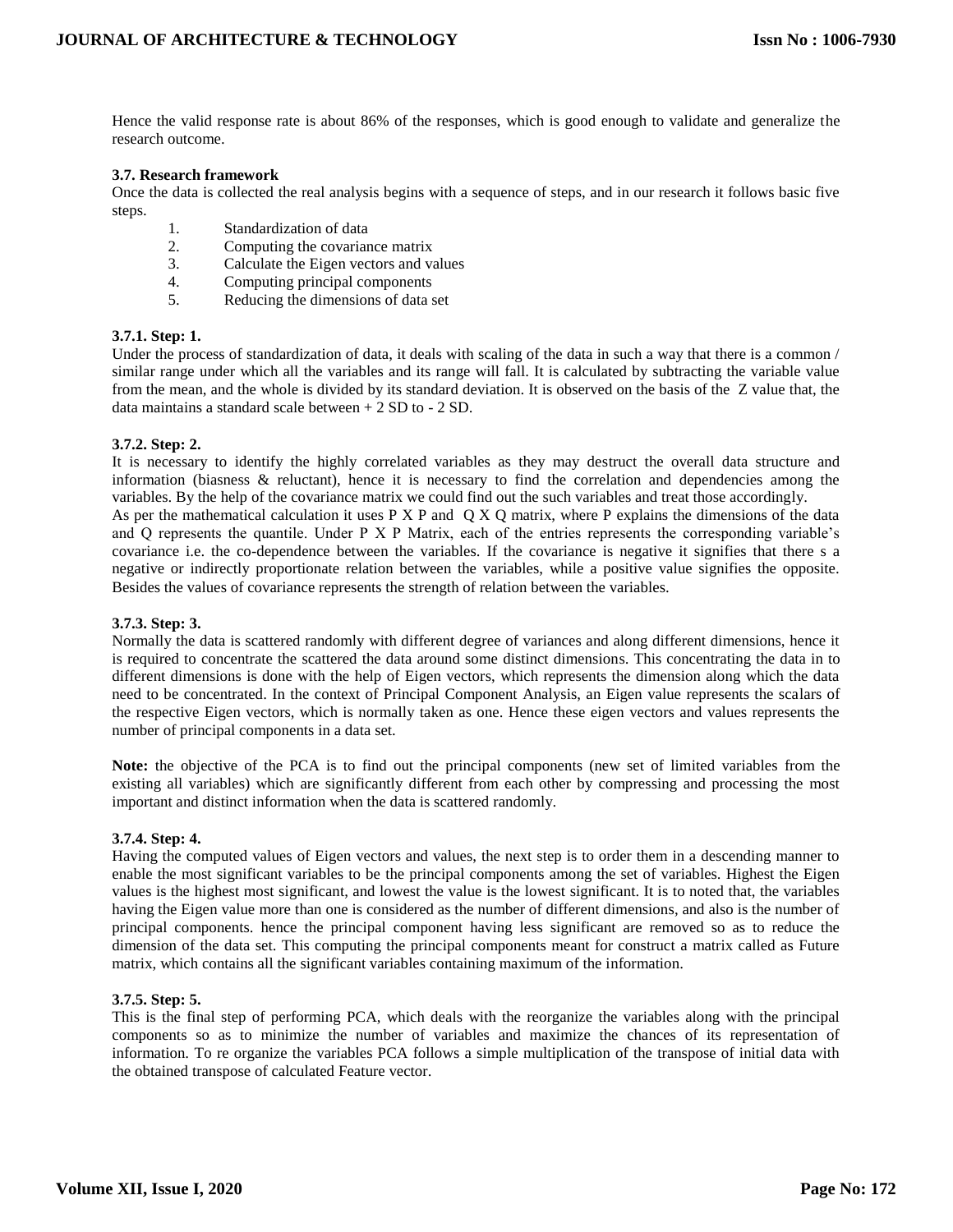# **IV. ANALYSIS AND INTERPRETATIONS:**

#### **4.1. Descriptive Data Analysis:**

The data (table 2) shows that, the millennials emphasizes all the attributes as more than the average rating (3) on a liker type scaling. Also among the nine attributes, teaching quality (quality of the teachers) is ranked the highest with an average rating of 3.96, and free facilities facilities is ranked the lowest with an average rating of 3.44.

|  |  |  |  | <b>Table: 2. Rating and Ranking:</b> |
|--|--|--|--|--------------------------------------|
|--|--|--|--|--------------------------------------|

|                   |            | Post       |                |                |                |          | Free       |                |                |
|-------------------|------------|------------|----------------|----------------|----------------|----------|------------|----------------|----------------|
| <b>Attributes</b> |            | retirement | Near to        | Job career     | Interpersonal  | Teaching | facilities | <b>Brand</b>   |                |
|                   | <b>MNC</b> | benefits   | home           | growth         | relationship   | quality  | facilities | name           | Others         |
| Factor            | F1         | F2         | F <sub>3</sub> | F <sub>4</sub> | F <sub>5</sub> | F6       | F7         | F <sub>8</sub> | F <sub>9</sub> |
| Average           |            |            |                |                |                |          |            |                |                |
| Rating            | 3.75       | 3.78       | 3.49           | 3.57           | 3.50           | 3.96     | 3.44       | 3.80           | 3.53           |
| Average           |            |            |                |                |                |          |            |                |                |
| Ranking           | 4          | $\sim$     | 8              |                |                |          | 9          | ി              | $\mathfrak{h}$ |

*Source: Author* 

The major three attributes besides *teaching quality* are; organization *Brand image/reputation* and *course Post retairment benifits*. With these major three considerations, the millennials select an organization offering a higher professional course.

On the contrary, the least three attributes besides free facilities facilities are; Distance of organization from the home and Interpersonal relationship. A third attributes; Job Career growth (campus interview) lies at the middle of the rank with an average rating score of 3.57.

The other two attributes above and below this middle attribute are; millennial prefer an MNC over a college and some other factor respectively while selecting an organization for their higher job.

|                    | Attributes/variables MNC |                | post           | distance       | interpersonal faculties |                | free           | reputation     | others         | career         |
|--------------------|--------------------------|----------------|----------------|----------------|-------------------------|----------------|----------------|----------------|----------------|----------------|
|                    |                          |                | retirement     |                | relationship            |                | facilities     |                |                | growth         |
|                    |                          |                | benefits       |                |                         |                |                |                |                |                |
|                    |                          | F1             | F2             | F <sub>3</sub> | F <sub>4</sub>          | F <sub>5</sub> | F <sub>6</sub> | F7             | F <sub>8</sub> | F <sub>9</sub> |
| N                  | Valid                    | 120            | 120            | 120            | 120                     | 120            | 120            | 120            | 120            | 120            |
|                    | Missing                  | $\theta$       | $\Omega$       | $\Omega$       | $\Omega$                | $\Omega$       | $\Omega$       | $\Omega$       | $\Omega$       | $\Omega$       |
| Mean               |                          | 3.75           | 3.78           | 3.49           | 3.50                    | 3.96           | 3.44           | 3.80           | 3.53           | 3.57           |
| rating             |                          | $\overline{4}$ | 3              | 8              | 7                       |                | 9              | $\overline{2}$ | 6              | 5              |
| Std. Error of Mean |                          | .116           | .109           | .123           | .108                    | .125           | .100           | .129           | .126           | .114           |
| Median             |                          | 4.00           | 4.00           | 4.00           | 4.00                    | 4.50           | 4.00           | 4.00           | 4.00           | 4.00           |
| Mode               |                          | 5              | $\overline{4}$ | 5              | $\overline{4}$          | 5              | $\overline{4}$ | 5              | 5              | 5              |
| Std. Deviation     |                          | 1.265          | 1.197          | 1.347          | 1.181                   | 1.374          | 1.091          | 1.418          | 1.378          | 1.248          |
| Variance           |                          | 1.601          | 1.432          | 1.815          | 1.395                   | 1.889          | 1.190          | 2.010          | 1.899          | 1.559          |
| <b>Skewness</b>    |                          | $-.908$        | $-1.068$       | $-.559$        | $-.529$                 | $-1.208$       | $-796$         | $-.808$        | $-.563$        | $-.339$        |
| Std. Error of      |                          | .221           | .221           | .221           | .221                    | .221           | .221           | .221           | .221           | .221           |
| <b>Skewness</b>    |                          |                |                |                |                         |                |                |                |                |                |
| Kurtosis           |                          | $-.115$        | .503           | $-0.730$       | $-.518$                 | .146           | .171           | $-.752$        | $-0.934$       | $-1.050$       |
| Std. Error of      |                          | .438           | .438           | .438           | .438                    | .438           | .438           | .438           | .438           | .438           |
| Kurtosis           |                          |                |                |                |                         |                |                |                |                |                |
| Range              |                          | $\overline{4}$ | $\overline{4}$ | $\overline{4}$ | $\overline{4}$          | $\overline{4}$ | $\overline{4}$ | $\overline{4}$ | $\overline{4}$ | $\overline{4}$ |
| Sum                |                          | 450            | 454            | 419            | 420                     | 475            | 413            | 456            | 423            | 428            |

#### **Table: 3. Descriptive Analyses:**

*Source: Author*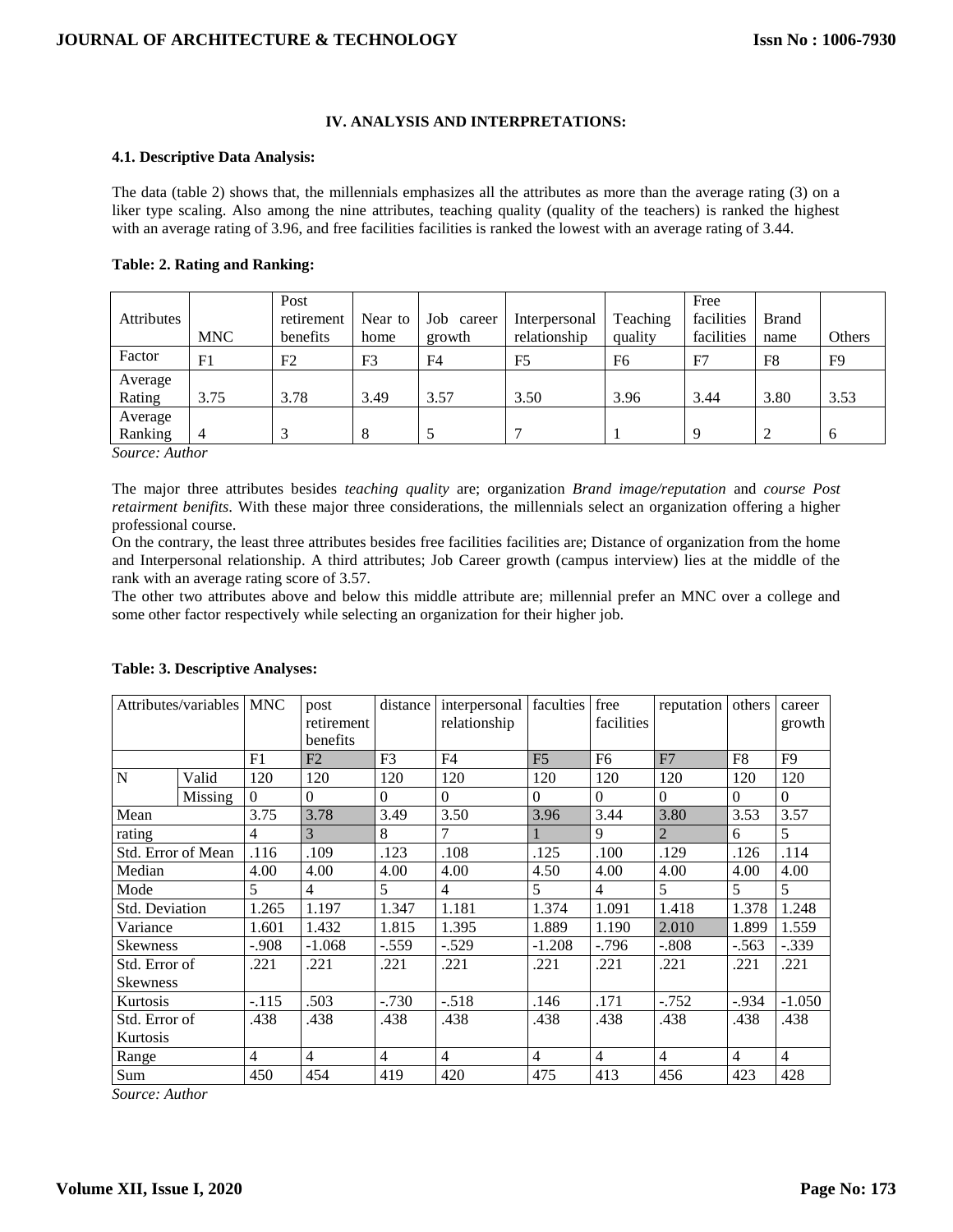The data in above table (3) represents, median of 4 for all the attributes except quality of faculties having the median of 4.5. In response to the mode ( the maximum of cases) where the millennials very highly agreed that, these attributes are highly significant for selecting an organization are; MNC, Distance, quality faculties, brand value, career growth and some others. While they expressed that, post retirement benefits, interpersonal relationship and free facilities facilities plays a significant role in their decision. The Z value of the kursosis and skewness represents there are few attributes which shows a level of Kurtosis & skewness, but its range lies between  $+ 1.96$  to  $-1.96$ . this represents that the data is normally distributed. The further demonstrate that the variances from the means of the attributes are not same.

Below chart (1) is a graphical presentation of the means of the attributes, where we could find that, the attributes like; quality of the faculties, brand value, post retirement benefits and Univesiity showing a very higher range of mean in comarison to others. The attribute like; distance, career growth, free facilities facilities and other factors shows a lower mean. The diagram aslo represents the standard erros of these means.



#### **Chart: 1. Mean and Standard error:**

*Source: Author* 

#### **4.2. Distribution of Data set:**

The distribution of the data set shall be further analyzed by use of a P-P plot, which will enable us to understand and compare cumulative distribution function of the empirical data against a standard (theoretical) distribution function. A P-P Plot data set model is presented in the blow table (4)

**Table: 4. P-P Plot for the data set**

| <b>Model Description</b> |   |                    |  |  |  |  |  |
|--------------------------|---|--------------------|--|--|--|--|--|
|                          |   | Millennial         |  |  |  |  |  |
| <b>Model Name</b>        |   | pinterpersonal     |  |  |  |  |  |
|                          |   | relationship       |  |  |  |  |  |
|                          |   | <b>MNC</b>         |  |  |  |  |  |
|                          | 2 | retirement<br>post |  |  |  |  |  |
|                          |   | benefits           |  |  |  |  |  |
|                          | 3 | distance           |  |  |  |  |  |
| Series or Sequence       |   | career growth      |  |  |  |  |  |
|                          | 5 | interpersonal      |  |  |  |  |  |
|                          |   | relationship       |  |  |  |  |  |
|                          | 6 | work life          |  |  |  |  |  |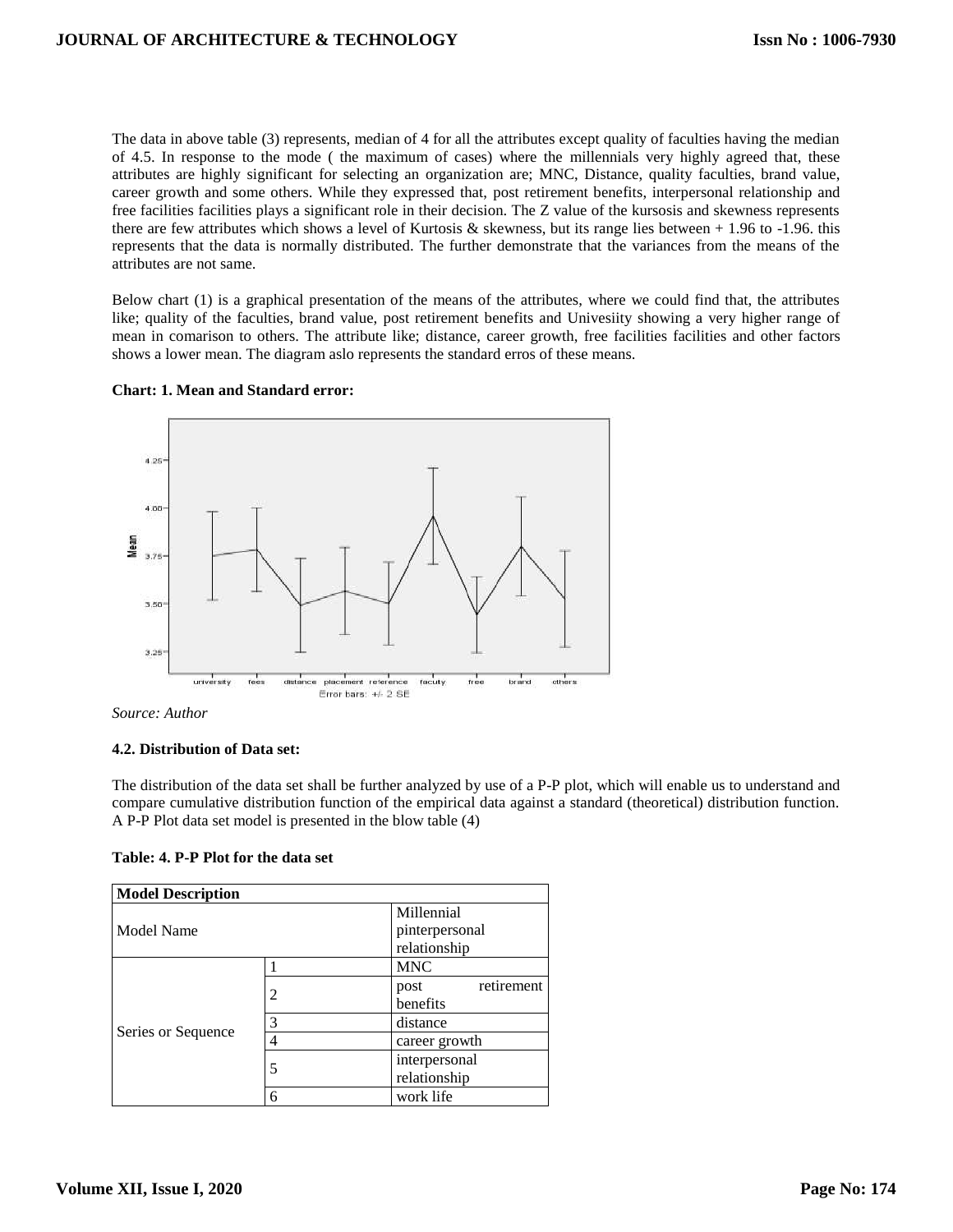|                                          |                                                                  | free facilities      |  |  |  |  |  |
|------------------------------------------|------------------------------------------------------------------|----------------------|--|--|--|--|--|
|                                          | 8                                                                | brand                |  |  |  |  |  |
|                                          | 9                                                                | others               |  |  |  |  |  |
| Transformation                           | Natural logarithm                                                |                      |  |  |  |  |  |
| Non-Seasonal Differencing                |                                                                  |                      |  |  |  |  |  |
| Seasonal Differencing                    | $\Omega$                                                         |                      |  |  |  |  |  |
| Length of Seasonal Period                | No periodicity                                                   |                      |  |  |  |  |  |
| Standardization                          | Applied                                                          |                      |  |  |  |  |  |
|                                          | Type                                                             | Normal               |  |  |  |  |  |
| Distribution                             | Location                                                         | estimated            |  |  |  |  |  |
|                                          | Scale                                                            | estimated            |  |  |  |  |  |
| <b>Fractional Rank Estimation Method</b> |                                                                  | Tukey's              |  |  |  |  |  |
|                                          |                                                                  | Mean rank of<br>tied |  |  |  |  |  |
| Rank Assigned to Ties                    | values                                                           |                      |  |  |  |  |  |
|                                          | Applying the model specifications from Millennial pinterpersonal |                      |  |  |  |  |  |
| relationship                             |                                                                  |                      |  |  |  |  |  |
| Source: Author                           |                                                                  |                      |  |  |  |  |  |

The final P-P Plot model description allows us the following information; there are 9 series of events, transformation through a natural logarithm, standardization is applied, distribution is normal, scaling is appropriate, liker 5 point scale with ordinal data, application of Tukey's Fractional rank estimation method and finally the rank is assigned on the basis of mean rank of the tied values.

# Table: 6. **Case Processing Summary**

|                        |                                                          | <b>MNC</b>     | post<br>retirement<br>benefits | distance       | career<br>growth | interpersonal<br>relationship | work<br>life   | free<br>facilities | brand          | others           |
|------------------------|----------------------------------------------------------|----------------|--------------------------------|----------------|------------------|-------------------------------|----------------|--------------------|----------------|------------------|
| Series<br>or<br>Length | Sequence                                                 | 120            | 120                            | 120            | 120              | 120                           | 120            | 120                | 120            | 120              |
| Number of<br>Missing   | Negative<br><b>or</b><br>Zero Before<br>Log<br>Transform | $\theta$       | $\theta$                       | $\theta$       | $\theta$         | $\theta$                      | $\Omega$       | $\Omega$           | $\overline{0}$ | $\boldsymbol{0}$ |
| Values in<br>the Plot  | User-Missing                                             | $\overline{0}$ | $\Omega$                       | $\Omega$       | $\theta$         | $\theta$                      | $\Omega$       | $\theta$           | $\theta$       | $\Omega$         |
|                        | System-<br>Missing                                       | $\Omega$       | $\Omega$                       | $\overline{0}$ | $\overline{0}$   | $\overline{0}$                | $\overline{0}$ | $\theta$           | $\overline{0}$ | $\overline{0}$   |
|                        | The cases are unweighted.                                |                |                                |                |                  |                               |                |                    |                |                  |

There are no missing values in the data collected and analyzed. *Source: Author* 

#### Table: 7. **Estimated Distribution Parameters**

|             |                           | <b>MNC</b> | post<br>retiremen | distanc<br>e | career<br>growth | interpersona | work<br>life | free<br>facilitie | brand  | others |  |
|-------------|---------------------------|------------|-------------------|--------------|------------------|--------------|--------------|-------------------|--------|--------|--|
|             |                           |            | t benefits        |              |                  | relationship |              |                   |        |        |  |
| Normal      | Locatio                   | .0000      | .0000             | .0000        | .0000            | .0000        | .0000        | .0000             | .0000  | .0000  |  |
| Distributio | Scale                     | 1.0000     | 1.00000           | 1.0000       | 1.0000           | 1.00000      | 1.0000       | 1.00000           | 1.0000 | 1.0000 |  |
| n           |                           |            |                   |              |                  |              |              |                   |        |        |  |
|             | The cases are unweighted. |            |                   |              |                  |              |              |                   |        |        |  |

*Source: Author* 

г

٦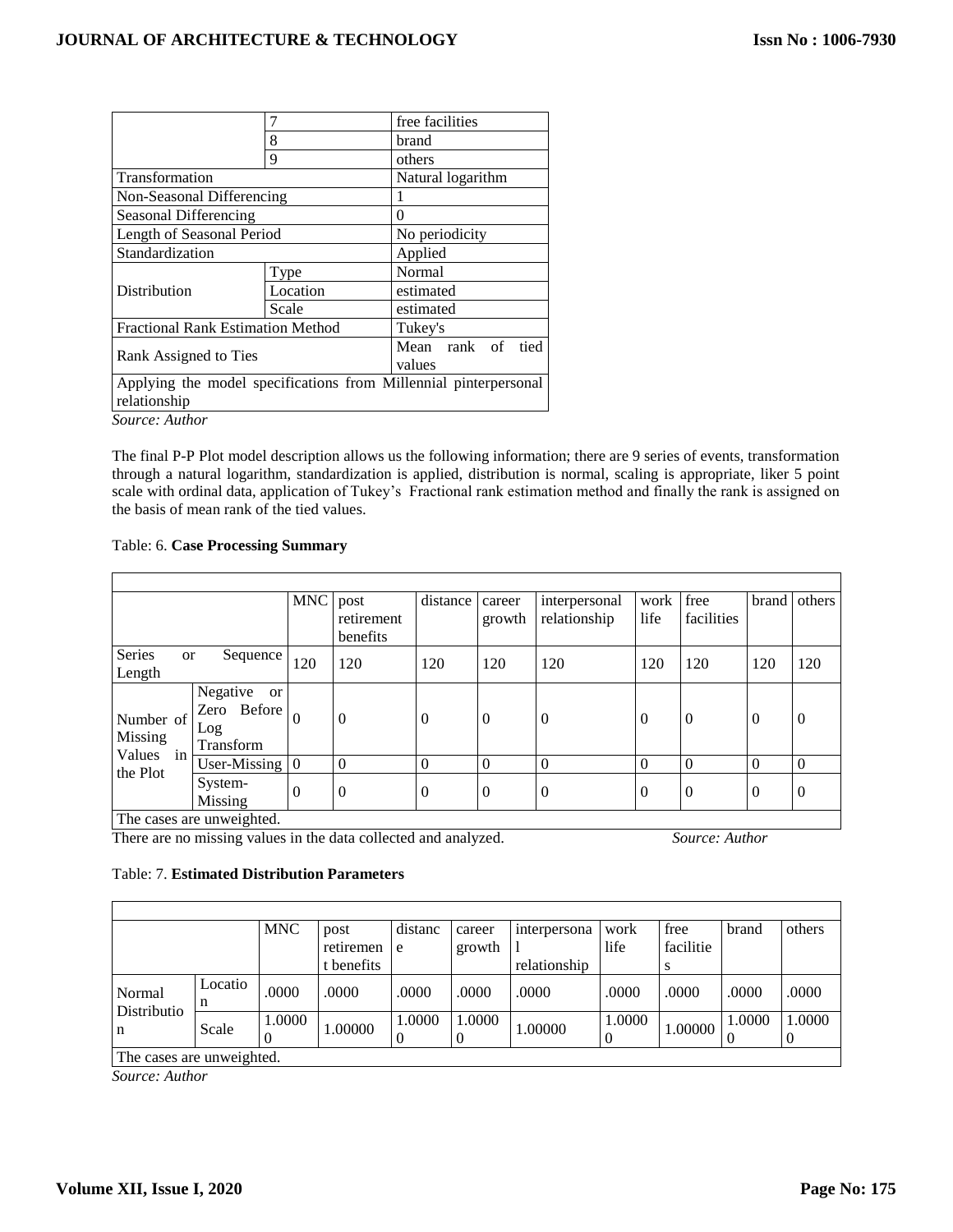The P-P Plot of individual items in its graphical presentation, further provide a clear view of the cumulative distribution function of variables. The same is presented in 9 different graphs ( chart 2-9) below.

# **Chart: 2. P-P Plot (MNC) Chart: 3. P-P Plot (course fee)**



*Sources: Author by SPSS*

#### **4.3. Correlation Matrix:**

Correlation matrix (table.5) represents the correlation between different attributes of selection of an organization, bigger the correlation value, the better correlation is. All the attributes are correlated to rest other attributes to an extend depending on the responses presented by the respondents. The significance level of the attributes also presented in the matrix speaks about the level of significance to which this correlation is valid. The responses having the value greater than  $+$  or  $-$  3 shall be considered in this case.

The significance level is on one tailed test of significance. The attributes showing less than 0.005 is considered as a significance value. i.e. there is a significant relation between the attributes at 95% level of significance.

|             | <b>Correlation Matrix<sup>a</sup></b> |            |            |          |        |               |       |            |              |        |  |
|-------------|---------------------------------------|------------|------------|----------|--------|---------------|-------|------------|--------------|--------|--|
|             |                                       | <b>MNC</b> | post       | distance | career | interpersonal | work  | free       | <b>brand</b> | others |  |
|             |                                       |            | retirement |          | growth | relationship  | life  | facilities |              |        |  |
|             |                                       |            | benefits   |          |        |               |       |            |              |        |  |
|             | <b>MNC</b>                            | 1.000      | .352       | .324     | .660   | .647          | .724  | .282       | .581         | .471   |  |
|             | post<br>retirement<br><b>benefits</b> | .352       | 1.000      | .280     | .235   | .416          | .485  | $-.003$    | .306         | .452   |  |
|             | distance                              | .324       | .280       | 1.000    | .253   | .441          | .234  | .125       | .184         | .082   |  |
| Correlation | career growth                         | .660       | .235       | .253     | 1.000  | .576          | .655  | .345       | .558         | .407   |  |
|             | interpersonal<br>relationship         | .647       | .416       | .441     | .576   | 1.000         | .691  | .447       | .552         | .467   |  |
|             | work life                             | .724       | .485       | .234     | .655   | .691          | 1.000 | .293       | .694         | .486   |  |
|             | free facilities                       | .282       | $-.003$    | .125     | .345   | .447          | .293  | 1.000      | .221         | .281   |  |
|             | brand                                 | .581       | .306       | .184     | .558   | .552          | .694  | .221       | 1.000        | .540   |  |

# **Table: 5. Correlation Matrix**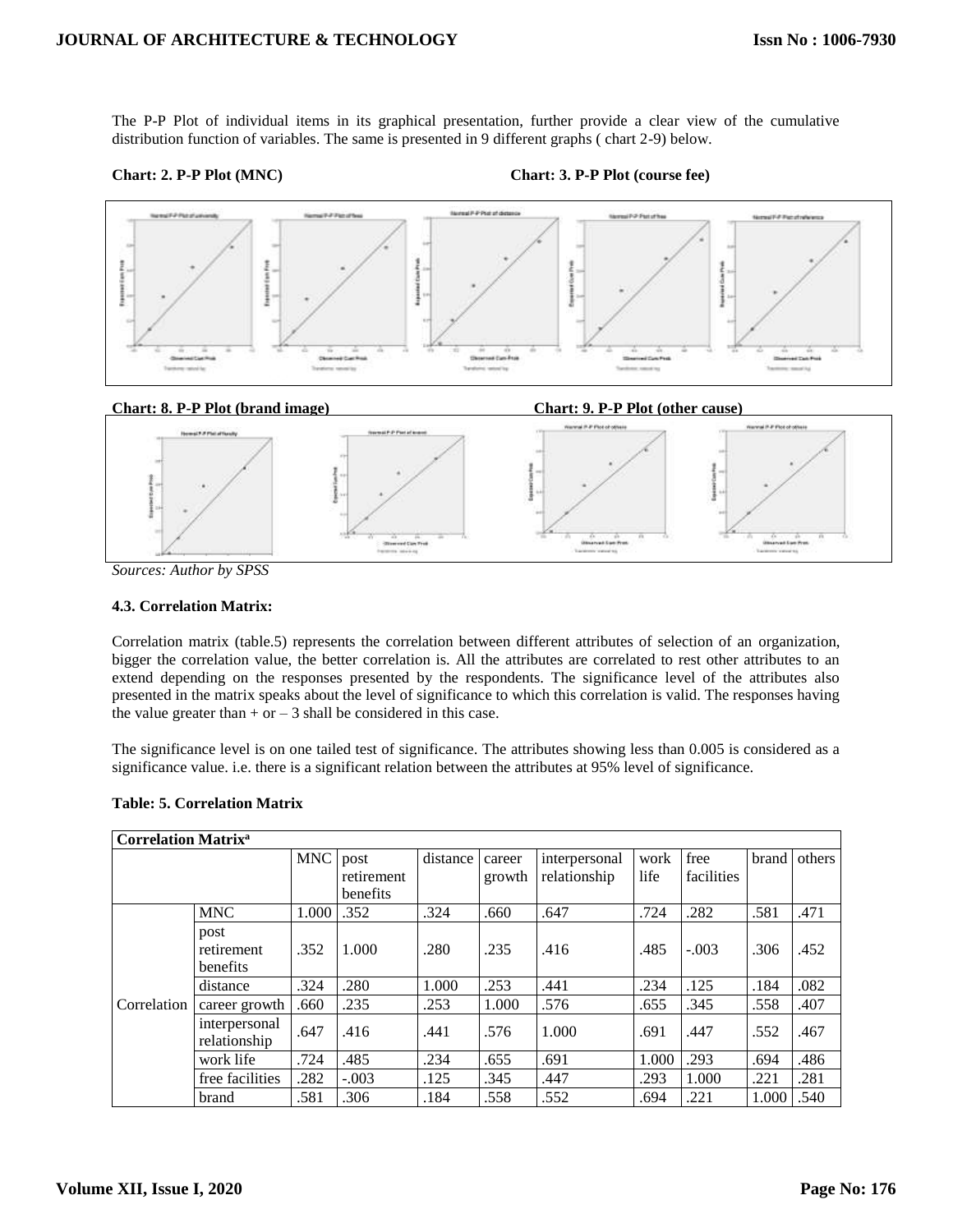|         |        | others                         | .471 | .452 | .082 | .407 | .467 | .486 | .281 | .540 | 1.000 |
|---------|--------|--------------------------------|------|------|------|------|------|------|------|------|-------|
|         |        | <b>MNC</b>                     |      | .000 | .000 | .000 | .000 | .000 | .001 | .000 | .000  |
|         |        | post<br>retirement<br>benefits | .000 |      | .001 | .005 | .000 | .000 | .486 | .000 | .000  |
|         |        | distance                       | .000 | .001 |      | .003 | .000 | .005 | .086 | .022 | .188  |
| Sig.    | $(1 -$ | career growth                  | .000 | .005 | .003 |      | .000 | .000 | .000 | .000 | .000  |
| tailed) |        | interpersonal<br>relationship  | .000 | .000 | .000 | .000 |      | .000 | .000 | .000 | .000  |
|         |        | work life                      | .000 | .000 | .005 | .000 | .000 |      | .001 | .000 | .000  |
|         |        | free facilities                | .001 | .486 | .086 | .000 | .000 | .001 |      | .008 | .001  |
|         |        | brand                          | .000 | .000 | .022 | .000 | .000 | .000 | .008 |      | .000  |
|         |        | others                         | .000 | .000 | .188 | .000 | .000 | .000 | .001 | .000 |       |
|         |        | a. Determinant = $.012$        |      |      |      |      |      |      |      |      |       |

*Source: Author* 

The above table finally has shown a determinant value of 0.012 and as per the theory any determinant value greater than 0.0001 shall be considered as there a gross correlation between the variable in a data det.

# **4.4. Test of Sampling adequacy:**

The KMO and Bartlett's test (table.6) further confirms that there is a sampling adequacy and sphericity of the data, by its value of 0.830 and 0.00005 respectively.

# Table: 6. **KMO and Bartlett's Test**

| KMO and Bartlett's Test                                  |                             |         |  |  |  |  |  |
|----------------------------------------------------------|-----------------------------|---------|--|--|--|--|--|
| Kaiser-Meyer-Olkin Measure of Sampling Adequacy.<br>.830 |                             |         |  |  |  |  |  |
|                                                          | Approx. Chi-Square          | 507.552 |  |  |  |  |  |
| Bartlett's Test of Sphericity                            | df                          | 36      |  |  |  |  |  |
|                                                          | $\mathrm{Si}_{\mathcal{P}}$ | .000    |  |  |  |  |  |

*Source: Author* 

Note: KMO value above .9 is marvelous, .8 to .9 is meritorious, .7 to .8 is middling, .6 to .7 is mediocre, .5 to .6 is miserable, and less than .5 is unacceptable. It is the entire correlation of the samples. Further for any value smaller than 0.001 on Bartlett's test is the confirmation of significant relationship among the values of the attributes. Hence the sample shows meritorious values which assure that the data is sufficient enough for further analysis and treatments.

# **4.4. Test of Communalities:**

To understand the how much the attributes are correlated on the basis of the questionnaire designed and clarity in understanding while answering, the test of communalities is applied.

The above table on communalities represents there the data is significant as the communalities is more than the minimum expected. On this parameter; distance shows the maximum, while other factors show the least.

# **Table: 7. Communalities**

| <b>Communalities</b>           |         |            |  |  |  |  |  |  |
|--------------------------------|---------|------------|--|--|--|--|--|--|
|                                | Initial | Extraction |  |  |  |  |  |  |
| <b>MNC</b>                     | 1.000   | .696       |  |  |  |  |  |  |
| retirement<br>post<br>benefits | 1.000   | .742       |  |  |  |  |  |  |
| distance                       | 1.000   | .902       |  |  |  |  |  |  |
| career growth                  | .000    | .651       |  |  |  |  |  |  |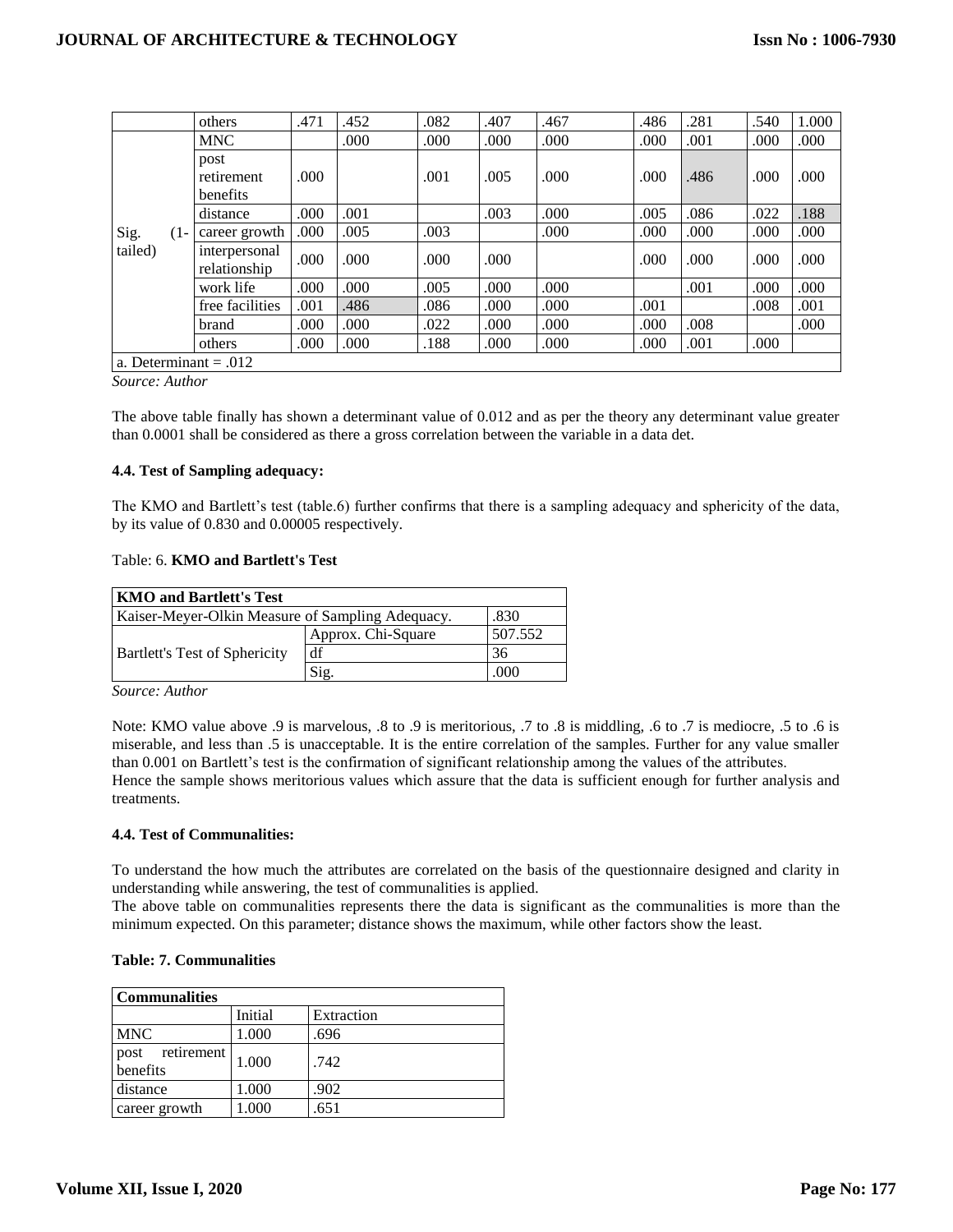| interpersonal<br>relationship | 1.000 | .766                                                     |
|-------------------------------|-------|----------------------------------------------------------|
| work life                     | 1.000 | .782                                                     |
| free facilities               | 1.000 | .719                                                     |
| brand                         | 1.000 | .669                                                     |
| others                        | 1.000 | .629                                                     |
|                               |       | $\Gamma$ Extraction Mathod: Principal Component Analysis |

Extraction Method: Principal Component Analysis.

*Source: Author* 

**Note:** Communality very low for an item, it usually represents the variables are completely unrelated. The items are poorly designed i.e. poorly drafted or not understood. It represents the biasness if low communality. Initial value is 1 while the Extraction values good close to 1

# **V. EXTRACTION METHODS:**

# **5.1. Total variance explained**

Purpose of PCA is to explain as much as the variance in the model, its contribution to the total variance in the model is expressed in form of Eigen value. We used Eigen value as 1; hence any component having the Eigen value more than 1 represents the Principal components.

Component one, two and three combined represents 72.847 % of variables of which component one stands for almost 50 % of variables (49.857), component two represents 11.118% and component three represents 11.118 of variances

| <b>Total Variance Explained</b> |                          |            |                                                  |                                            |                                                                                                         |              |                               |  |
|---------------------------------|--------------------------|------------|--------------------------------------------------|--------------------------------------------|---------------------------------------------------------------------------------------------------------|--------------|-------------------------------|--|
| Componen                        | Initial Eigen values     |            |                                                  | <b>Extraction Sums of Squared Loadings</b> | Rotation<br>of<br><b>Sums</b>                                                                           |              |                               |  |
|                                 |                          |            |                                                  |                                            |                                                                                                         |              | Squared Loadings <sup>a</sup> |  |
|                                 | Total                    | $\%$<br>of | Cumulative                                       | Total                                      | % of Variance                                                                                           | Cumulative % | Total                         |  |
|                                 |                          | Variance   | $\frac{0}{0}$                                    |                                            |                                                                                                         |              |                               |  |
|                                 | 4.487                    | 49.857     | 49.857                                           | 4.487                                      | 49.857                                                                                                  | 49.857       | 4.309                         |  |
| 2                               | 1.069                    | 11.873     | 61.730                                           | 1.069                                      | 11.873                                                                                                  | 61.730       | 1.160                         |  |
| 3                               | 1.001                    | 11.118     | 72.847                                           | 1.001                                      | 11.118                                                                                                  | 72.847       | 1.914                         |  |
| 4                               | .753                     | 8.372      | 81.219                                           |                                            |                                                                                                         |              |                               |  |
| 5                               | .487                     | 5.410      | 86.629                                           |                                            |                                                                                                         |              |                               |  |
| 6                               | .411                     | 4.563      | 91.191                                           |                                            |                                                                                                         |              |                               |  |
|                                 | .335                     | 3.727      | 94.919                                           |                                            |                                                                                                         |              |                               |  |
| 8                               | .273                     | 3.038      | 97.956                                           |                                            |                                                                                                         |              |                               |  |
| q                               | 100.000<br>.184<br>2.044 |            |                                                  |                                            |                                                                                                         |              |                               |  |
|                                 |                          |            | Extraction Method: Principal Component Analysis. |                                            |                                                                                                         |              |                               |  |
|                                 |                          |            |                                                  |                                            | a. When components are correlated, sums of squared loadings cannot be added to obtain a total variance. |              |                               |  |

# **Table: 8. Total Variance Explained**

*Source: Author* 

By the above calculation, there are three components are being extracted from the list of components.

The same also further confirmed by use of a scree plot. On this scree plot there is a point of deflection, which divides all the components in to two parts. The components above the delfection are considered are the principal components and the components below the scree plot are non principal components.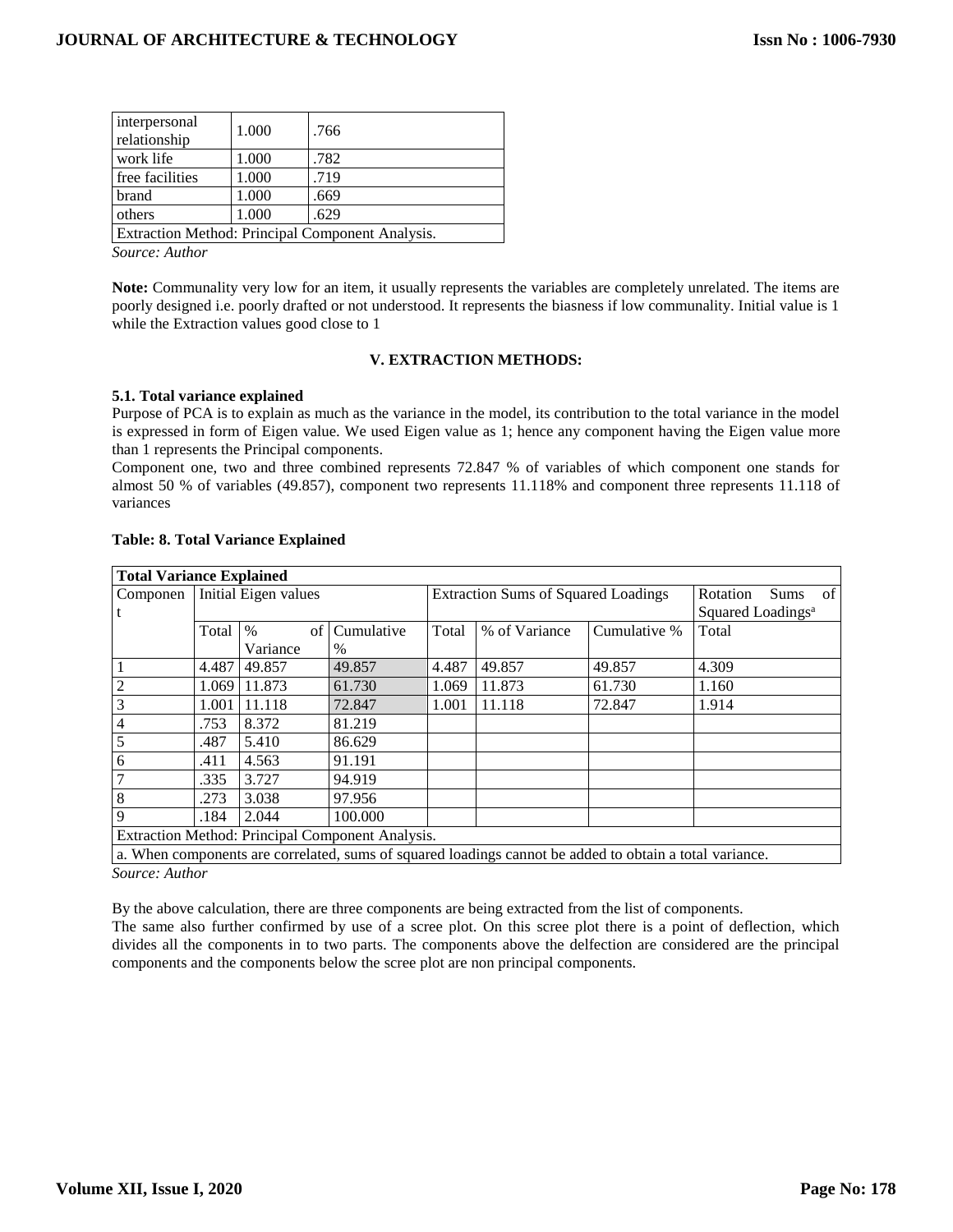



#### *Source: Author*

The deflection point in the scree plot represents the number of components to retain, hence there are utmost three components to be retained.

# **5.2. Computing principal components:**

#### **5.2.1. Component matrix**

By the help of component matrix, the Principal component analysis has extracted three components, 1, 2 and 3.by the un-rotated values of the factor loading. The components having higher values are found suitable to be included under the components. Under component one the factors having higher and near equal values are grouped on one, these are from factor 1, 2, 3, 4, 5 and 6. While component 2 has two factors i.e. factor 5 and 6, but these are negatively correlated. Component 3 has two, these are factor 6 and 9, and of these factors 9 is having higher positive value, while factor 6 is having an insignificant lower and negative value. It shows that all the variables under different components shows a significant value to be considered for analysis.

| <b>Component Matrix<sup>a</sup></b>              |           |                |         |  |  |  |
|--------------------------------------------------|-----------|----------------|---------|--|--|--|
|                                                  | Component |                |         |  |  |  |
|                                                  |           | $\overline{c}$ | 3       |  |  |  |
| work life                                        | .874      |                |         |  |  |  |
| interpersonal<br>relationship                    | .843      |                |         |  |  |  |
| <b>MNC</b>                                       | .834      |                |         |  |  |  |
| career growth                                    | .774      |                |         |  |  |  |
| brand                                            | .773      |                |         |  |  |  |
| others                                           | .674      |                | $-.411$ |  |  |  |
| free facilities                                  | .443      | $-.696$        |         |  |  |  |
| retirement<br>post<br>benefits                   | .547      | .662           |         |  |  |  |
| distance                                         | .415      |                | .804    |  |  |  |
| Extraction Method: Principal Component Analysis. |           |                |         |  |  |  |
| a. 3 components extracted.                       |           |                |         |  |  |  |
| $\alpha$ $\alpha$                                |           |                |         |  |  |  |

#### **Table: 9. Component matrix**

*Source: Author* 

**Note:** Factor analysis has identified three components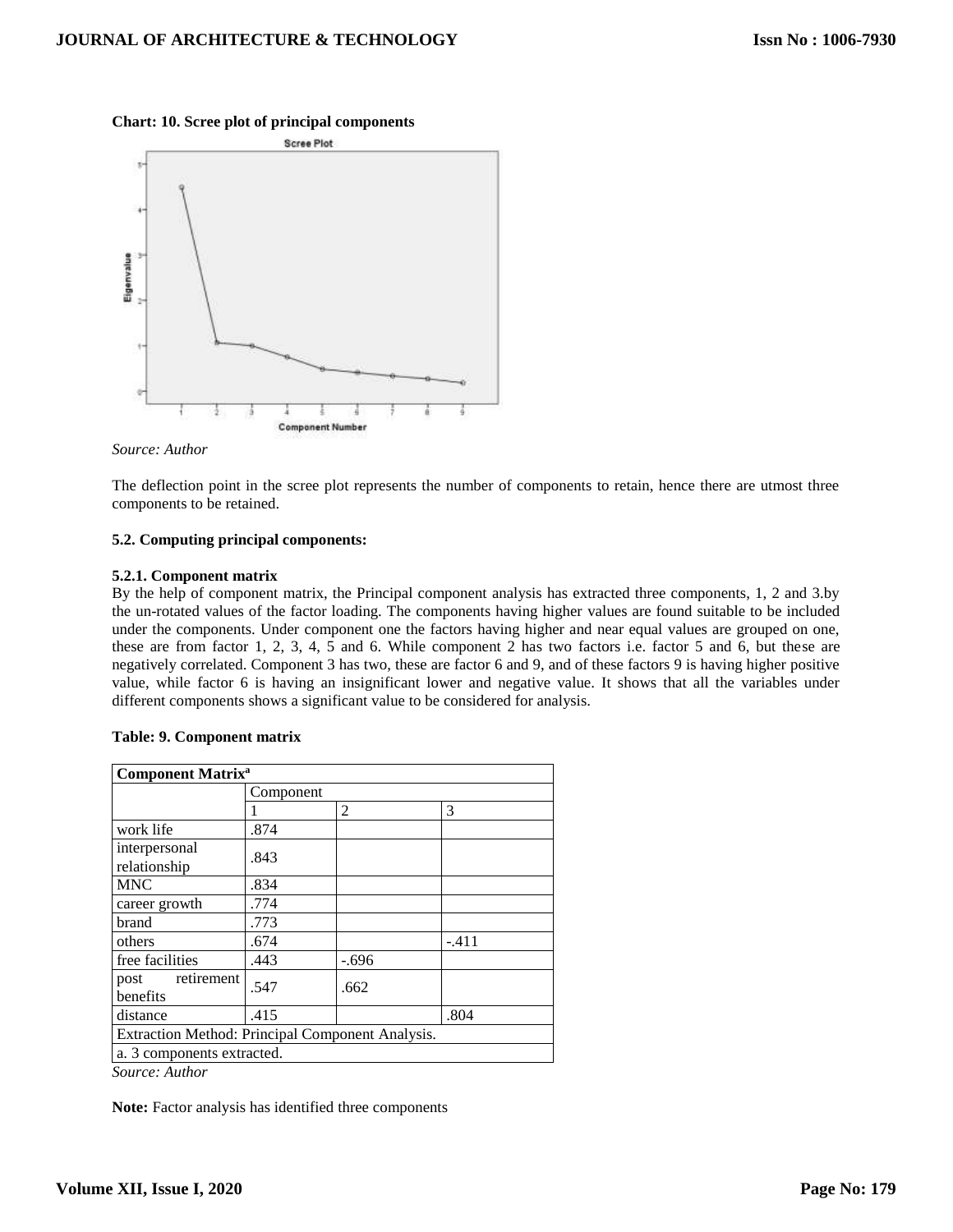# **5.2.1.1. Factor loading of items**

The extraction under the principal component analysis, the pattern matrix is derived by rotated oblimin with Kaiser Method of normalization, it gave 9 iterations. Rotation is oblimin believing that the factors are not independent; rather they all are correlated to each other. With this matrix it is found that, variables from 1 to 6 are having a almost near value to be grouped under the component 1. While component 2 is having variable number 7 & 8 and component 3 is having variable 6 & 9 but are in not similar values.

# **5.2.1.2. Pattern Matrix (3 components)**

Pattern matrix describes the pattern of the items, which are extracted by a Principal component analysis and by following an oblimin rotation with Kaiser Normalization. The pattern matrix is presented in the below table (10)

# **Table: 10. Pattern matrix**

| Pattern Matrix <sup>a</sup>                         |           |       |      |  |  |  |  |
|-----------------------------------------------------|-----------|-------|------|--|--|--|--|
|                                                     | Component |       |      |  |  |  |  |
|                                                     |           | 2     | 3    |  |  |  |  |
| work life                                           | .855      |       |      |  |  |  |  |
| brand                                               | .843      |       |      |  |  |  |  |
| others                                              | .834      |       |      |  |  |  |  |
| <b>MNC</b>                                          | .736      |       |      |  |  |  |  |
| career growth                                       | .692      |       |      |  |  |  |  |
| interpersonal relationship                          | .628      |       | .394 |  |  |  |  |
| Free facilities facilities                          |           | - 758 |      |  |  |  |  |
| post retirement benefits                            | .534      | .619  |      |  |  |  |  |
| distance                                            |           |       | .973 |  |  |  |  |
| Extraction Method: Principal Component Analysis.    |           |       |      |  |  |  |  |
| Rotation Method: Oblimin with Kaiser Normalization. |           |       |      |  |  |  |  |
| a. Rotation converged in 9 iterations.              |           |       |      |  |  |  |  |
| $\sim$<br>$\cdots$                                  |           |       |      |  |  |  |  |

*Source: Author* 

#### **5.2.1.3. Component correlation (3 components):**

The next step is to do an analysis of component correlation analysis, under this it is found that there is very low degree of correlation between the component  $1 \& 2$ . There is small correlation between the component 1 and 3. The rotation for normalization is once again by the Oblimin with Kaiser Method for the extraction under principal component analysis.

|  | <b>Table: 11. Component correlation Matrix</b> |  |  |
|--|------------------------------------------------|--|--|
|--|------------------------------------------------|--|--|

| <b>Component Correlation Matrix</b>                 |         |         |         |  |  |  |
|-----------------------------------------------------|---------|---------|---------|--|--|--|
| Component                                           |         |         |         |  |  |  |
|                                                     | 1.000   | $-.085$ | .317    |  |  |  |
|                                                     | $-.085$ | 1.000   | $-.068$ |  |  |  |
|                                                     | .317    | $-.068$ | 1.000   |  |  |  |
| Extraction Method: Principal Component Analysis.    |         |         |         |  |  |  |
| Rotation Method: Oblimin with Kaiser Normalization. |         |         |         |  |  |  |

*Source: Author* 

The same is presented in form of a 3 D model, which also further confirm that 6 variables are good enough to be considered under one component i.e. component 1.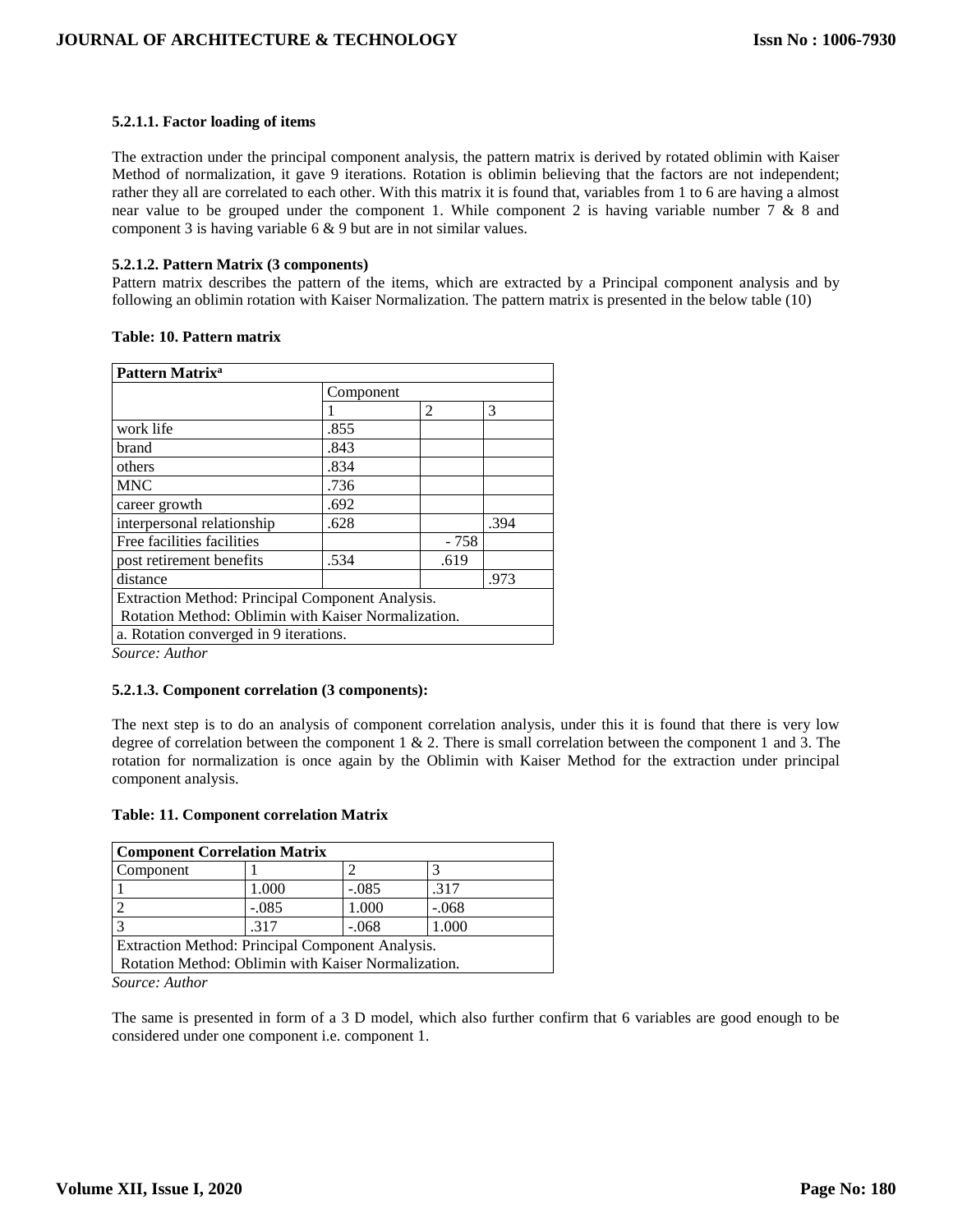

# **Chart: 11. 3D plot of component correlation matrix**

*Source: Author* 

#### **5.3. Results**

We finally we got list of variables under the principal component one and two are as follows;

Principal component 1 includes 6 variables i.e.

- 1. MNC
- 2. Career growth
- 3. Interpersonal relationship
- 4. Work life
- 5. Brand image
- 6. Others

While, the Principal component 2 and 3 includes 3 variables These are;

- 1. Distance
- 2. Post retirement benefits
- 3. Free facilities facilities

# **VI. RELIABILITY TEST:**

The next step is to do a reliability study of these two components.

#### **6.1. Reliability statistics for component one (1)**

#### **6.1.1. Summary of Principal component one.**

A reliability study starts from a case processing summary, which is as follows (Table 1); There are 120 valid responses, no missing values, and a list wise deletion of variables procedure is applied.

#### Table: 16. **Case Processing Summary of component one**

| <b>Case Processing Summary</b>                                |                       |     |       |  |  |
|---------------------------------------------------------------|-----------------------|-----|-------|--|--|
|                                                               |                       |     | %     |  |  |
| Cases                                                         | Valid                 | 120 | 100.0 |  |  |
|                                                               | Excluded <sup>a</sup> |     |       |  |  |
|                                                               | Total                 | 120 | 100.0 |  |  |
| a. Listwise deletion based on all variables in the procedure. |                       |     |       |  |  |

*Source: Author*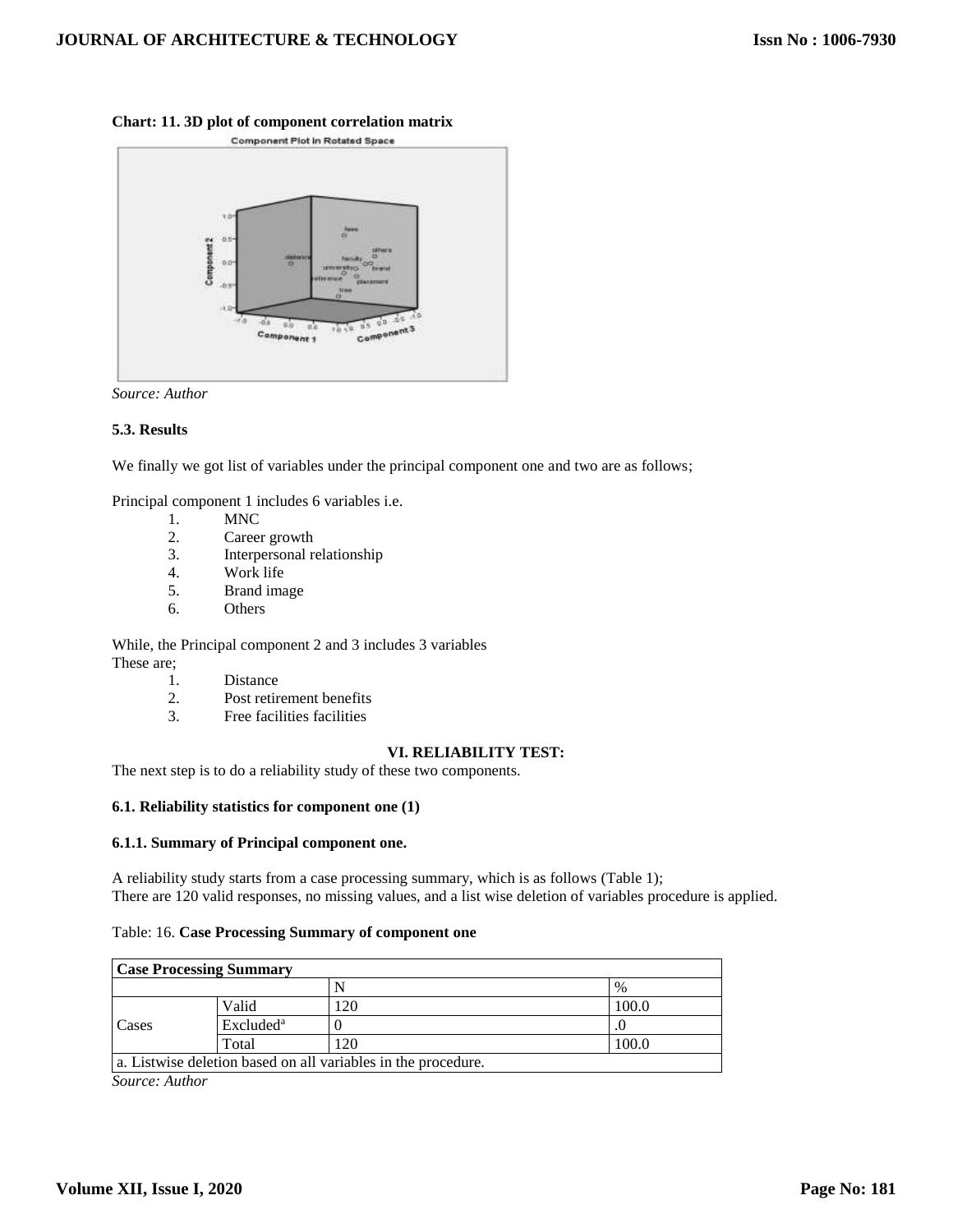# **6.1.2. Reliability statistics of Principal component one:**

The reliability statistics is expressed in form a Cronbach's alpha, the same is used to measure the internal consistency (coefficient of reliability) of the data i.e. the how closely the items are correlated as a set of item and also as a group.

It is to note that, ahigher value of alpha represents a higher degree of internal consistency i.e. they are related to each other very closely.

The value of cronbach's Alpha derived (Table 17) is .891 which is significant enough to conclude that there is a very high degree or internal consistency between the items and within the groups.

| Table. 17. Renability Statistics of component one. |                                              |            |  |  |  |  |
|----------------------------------------------------|----------------------------------------------|------------|--|--|--|--|
| Reliability Statistics                             |                                              |            |  |  |  |  |
| Cronbach's Alpha                                   | Cronbach's Alpha Based on Standardized Items | N of Items |  |  |  |  |
| .89 <sub>1</sub>                                   | .893                                         |            |  |  |  |  |
| --                                                 |                                              |            |  |  |  |  |

# Table: 17. **Reliability Statistics of component one.**

*Source: Author* 

#### **6.1.3. Inter-item correlation of Principal component one:**

The inter item correlation is found to be significant, being the values are positive and on higher values.

#### Table: 18. **Inter-Item Correlation Matrix of component one.**

| <b>Inter-Item Correlation Matrix</b> |               |                               |           |       |        |            |  |
|--------------------------------------|---------------|-------------------------------|-----------|-------|--------|------------|--|
|                                      | career growth | interpersonal<br>relationship | work life | brand | others | <b>MNC</b> |  |
| career growth                        | 1.000         | .576                          | .655      | .558  | .407   | .660       |  |
| interpersonal<br>relationship        | .576          | 1.000                         | .691      | .552  | .467   | .647       |  |
| work life                            | .655          | .691                          | 1.000     | .694  | .486   | .724       |  |
| brand                                | .558          | .552                          | .694      | 1.000 | .540   | .581       |  |
| others                               | .407          | .467                          | .486      | .540  | 1.000  | .471       |  |
| <b>MNC</b>                           | .660          | .647                          | .724      | .581  | .471   | 1.000      |  |

*Source: Author* 

The inter item correlations reveals the following information; With Item Career growth, item work life quality is best correlated With item interpersonal relationship, item work life quality again best correlated With item work life, Item MNC is best correlated. With item brand image, item work life is best correlated With item other cause, Item MNC is best correlated With item MNC, item work life is best correlated.

Table: 19. **Inter-Item Covariance Matrix of component one.**

| Inter-Item Covariance Matrix |               |               |           |       |        |            |  |  |
|------------------------------|---------------|---------------|-----------|-------|--------|------------|--|--|
|                              | career growth | interpersonal | work life | brand | others | <b>MNC</b> |  |  |
|                              |               | relationship  |           |       |        |            |  |  |
| career growth                | 1.559         | .849          | 1.125     | .988  | .700   | 1.042      |  |  |
| interpersonal relationship   | .849          | 1.395         | 1.122     | .924  | .761   | .966       |  |  |
| work life                    | 1.125         | 1.122         | 1.889     | 1.353 | .921   | 1.258      |  |  |
| brand                        | .988          | .924          | 1.353     | 2.010 | 1.055  | 1.042      |  |  |
| others                       | .700          | .761          | .921      | 1.055 | 1.899  | .821       |  |  |
| <b>MNC</b>                   | 1.042         | .966          | 1.258     | 1.042 | .821   | 1.601      |  |  |

*Source: Author*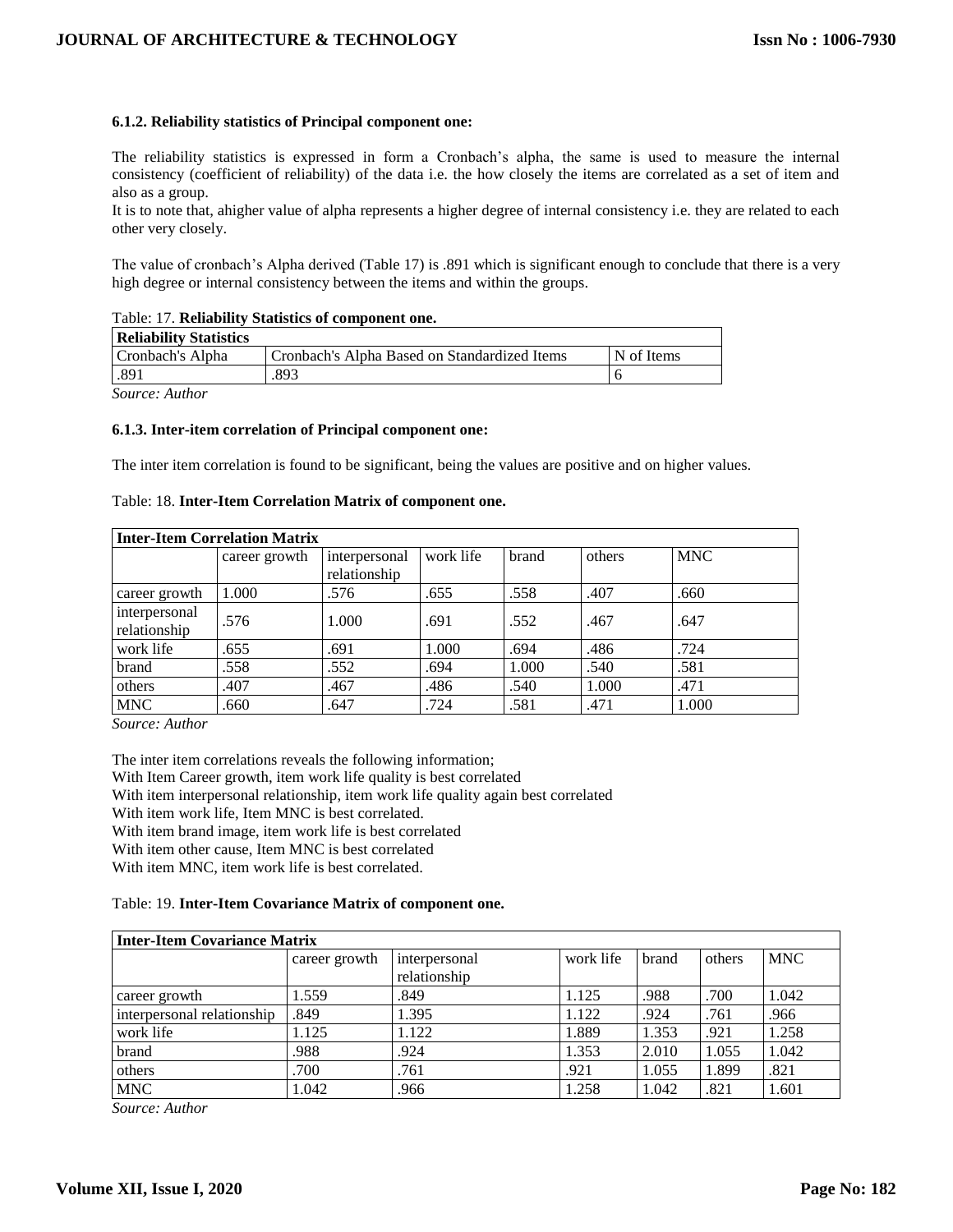# **6.1.4. Summary statistics of principal component one (1)**

Summary of the statistics is presented below (table 20) reveals the following information; Mean value is 3.683 which is much convincing; inre item covariance is about 99.5 %. Correlation is about 58.1%.

# Table: 20. **Summary Item Statistics of component one.**

| <b>Summary Item Statistics</b> |       |         |               |      |                   |      |                     |  |
|--------------------------------|-------|---------|---------------|------|-------------------|------|---------------------|--|
|                                | Mean  | Minimum | Maximum Range |      | Maximum / Minimum |      | Variance N of Items |  |
| Item Means                     | 3.683 | 3.500   | 3.958         | .458 | 1.131             | .033 |                     |  |
| <b>Item Variances</b>          | 1.725 | 1.395   | 2.010         | .615 | 1.441             | .058 |                     |  |
| Inter-Item Covariances         | .995  | .700    | 1.353         | .653 | 1.933             | .031 |                     |  |
| Inter-Item Correlations        | .581  | .407    | .724          | .317 | 1.778             | .009 |                     |  |

*Source: Author* 

On the individual item analysis, all the 6 variables found having Cronbach's alpha much higher i.e. coefficient is more than .855 and as high as .895.

# 6.1.5. **Item-Total Statistics of component one.**

#### Table: 21. **Item-Total Statistics of component one**

| <b>Item-Total Statistics</b> |               |        |                                                   |      |                                                                     |  |  |  |
|------------------------------|---------------|--------|---------------------------------------------------|------|---------------------------------------------------------------------|--|--|--|
|                              | Scale<br>Mean |        |                                                   |      | if Scale Variance Corrected Item- Squared Multiple Cronbach's Alpha |  |  |  |
|                              | Item Deleted  |        | if Item Deleted   Total Correlation   Correlation |      | if Item Deleted                                                     |  |  |  |
| career growth                | 18.5333       | 29.243 | .697                                              | .520 | .874                                                                |  |  |  |
| interpersonal relationship   | 18.6000       | 29.570 | .720                                              | .543 | .871                                                                |  |  |  |
| work life                    | 18.1417       | 26.761 | .813                                              | .691 | .855                                                                |  |  |  |
| brand                        | 18.3000       | 27.472 | .722                                              | .549 | .870                                                                |  |  |  |
| others                       | 18.5750       | 29.793 | .566                                              | .345 | .895                                                                |  |  |  |
| <b>MNC</b>                   | 18.3500       | 28.347 | .762                                              | .614 | .864                                                                |  |  |  |

*Source: Author* 

#### **6.1.6. Intra-class Correlation:**

The intra-class correlation (table 22) with single measure is 0.577 and with average measure is 0.891.

Note: the intra class correlation coefficient at its lower side must be above .7, more the coefficient is more the correlation.

Hence we could find that there is a higher degree of intra class correlation between the items. As it is higher than .7 and it is almost .9 hence there is a very high degree of correlation. Also on its lower bound it is .858 which is large enough to conclude the same, and its upper bound it is .919. These all signifies that there is a very high degree of correlation within the class.

The significant F value is 0.0001 which is less than .001, which represents that there is a significant relation between the items.

| Table: 22. Intra-class Correlation Coefficient of component one |  |  |  |
|-----------------------------------------------------------------|--|--|--|
|-----------------------------------------------------------------|--|--|--|

| <b>Intraclass Correlation Coefficient</b>                                                   |                                                                                 |                         |                          |       |     |     |      |  |
|---------------------------------------------------------------------------------------------|---------------------------------------------------------------------------------|-------------------------|--------------------------|-------|-----|-----|------|--|
|                                                                                             | Intraclass Correlation <sup>b</sup>                                             | 95% Confidence Interval | F Test with True Value 0 |       |     |     |      |  |
|                                                                                             |                                                                                 | Lower Bound             | <b>Upper Bound</b>       | Value | df1 | df2 | Sig  |  |
| <b>Single Measures</b>                                                                      | .577a                                                                           | .501                    | .653                     | 9.179 | 119 | 595 | .000 |  |
| <b>Average Measures</b>                                                                     | .891 <sup>c</sup>                                                               | .858                    | .919                     | 9.179 | 119 | 595 | .000 |  |
| Two-way mixed effects model where people effects are random and measures effects are fixed. |                                                                                 |                         |                          |       |     |     |      |  |
|                                                                                             | a. The estimator is the same, whether the interaction effect is present or not. |                         |                          |       |     |     |      |  |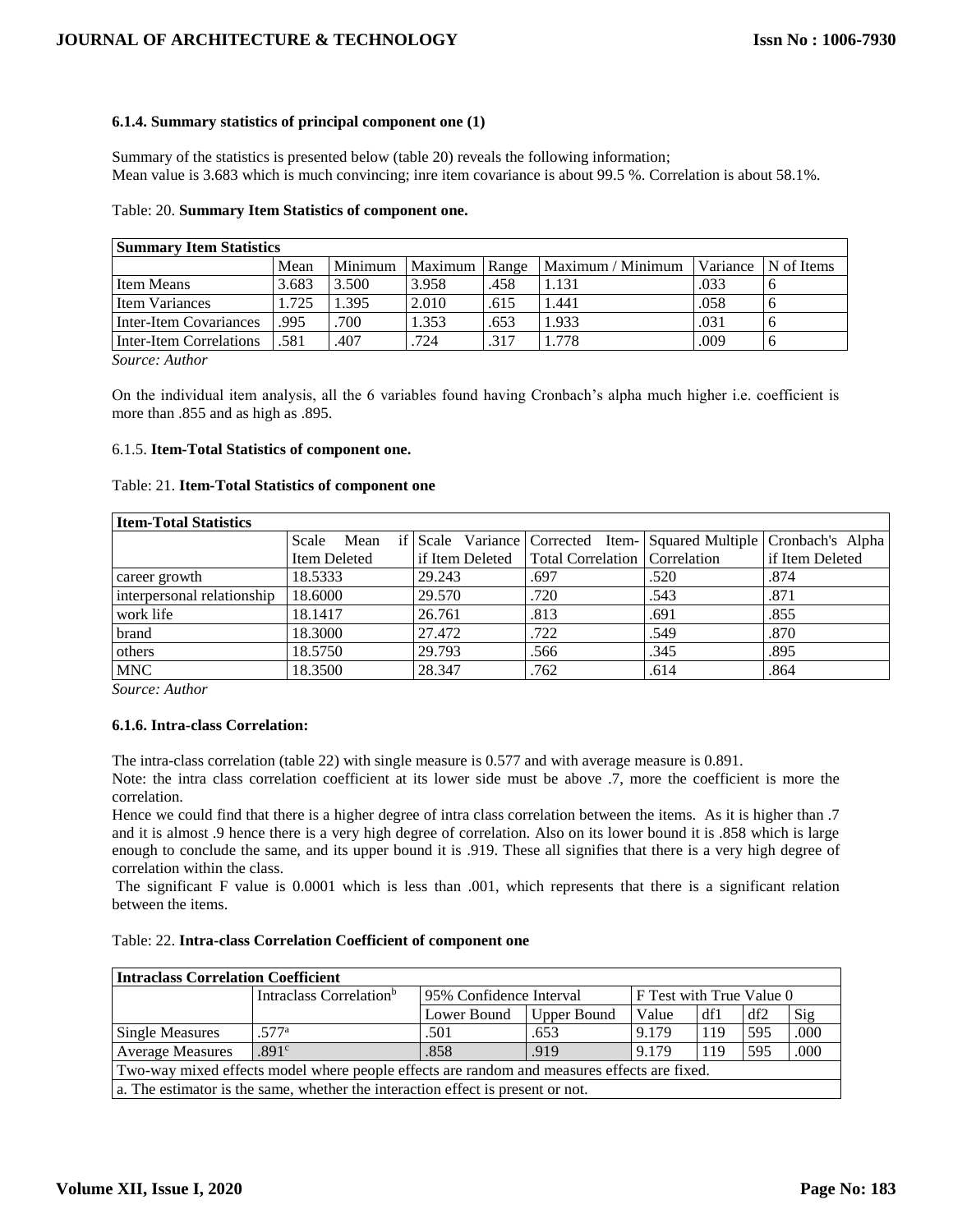b. Type C intraclass correlation coefficients using a consistency definition-the between-measure variance is excluded from the denominator variance.

c. This estimate is computed assuming the interaction effect is absent, because it is not estimable otherwise. *Source: Author* 

#### **6.2. Reliability statistics for component two (2 &3)**

#### **6.2.1. Case Processing Summary**

Case summary is similar to the component 1

#### Table: 23. **Case Processing Summary of component two.**

| <b>Case Processing Summary</b>                                |                       |     |       |  |  |  |
|---------------------------------------------------------------|-----------------------|-----|-------|--|--|--|
|                                                               |                       |     | $\%$  |  |  |  |
|                                                               | Valid                 | 120 | 100.0 |  |  |  |
| Cases                                                         | Excluded <sup>a</sup> |     |       |  |  |  |
|                                                               | Total                 | 120 | 100.0 |  |  |  |
| a. Listwise deletion based on all variables in the procedure. |                       |     |       |  |  |  |

*Source: Author* 

#### **6.2.2. Reliability statistics:**

Reliability statistics for internal consistency through Cronbach's alpha gave the coefficient value of .333 which is much lesser than .07, hence these is an issue of internal consistency in the data set. We should not proceed for any further analysis. Still we believe to re test on other dimensions.

#### Table:24. **Reliability Statistics of component two**

| <b>Reliability Statistics</b> |                                              |            |
|-------------------------------|----------------------------------------------|------------|
| Cronbach's Alpha              | Cronbach's Alpha Based on Standardized Items | N of Items |
| .333                          | .317                                         |            |

*Source: Author* 

#### **6.2.3. Inter-item correlation:**

The inter item correlation is also very poor i.e. less than .280 and even negative. Further rejects any type of inter item correlation.

#### Table: 25. **Inter-Item Correlation Matrix of component two**

| <b>Inter-Item Correlation Matrix</b> |                          |          |                 |  |  |  |
|--------------------------------------|--------------------------|----------|-----------------|--|--|--|
|                                      | post retirement benefits | distance | free facilities |  |  |  |
| post retirement benefits             | .000                     | .280     | $-.003$         |  |  |  |
| distance                             | 280                      | 1.000    | .125            |  |  |  |
| free facilities                      | $-.003$                  | 125      | 1.000           |  |  |  |

*Source: Author* 

#### **6.2.4. Inter-item covariance:**

Same issue with the inter item covariance. It's not significant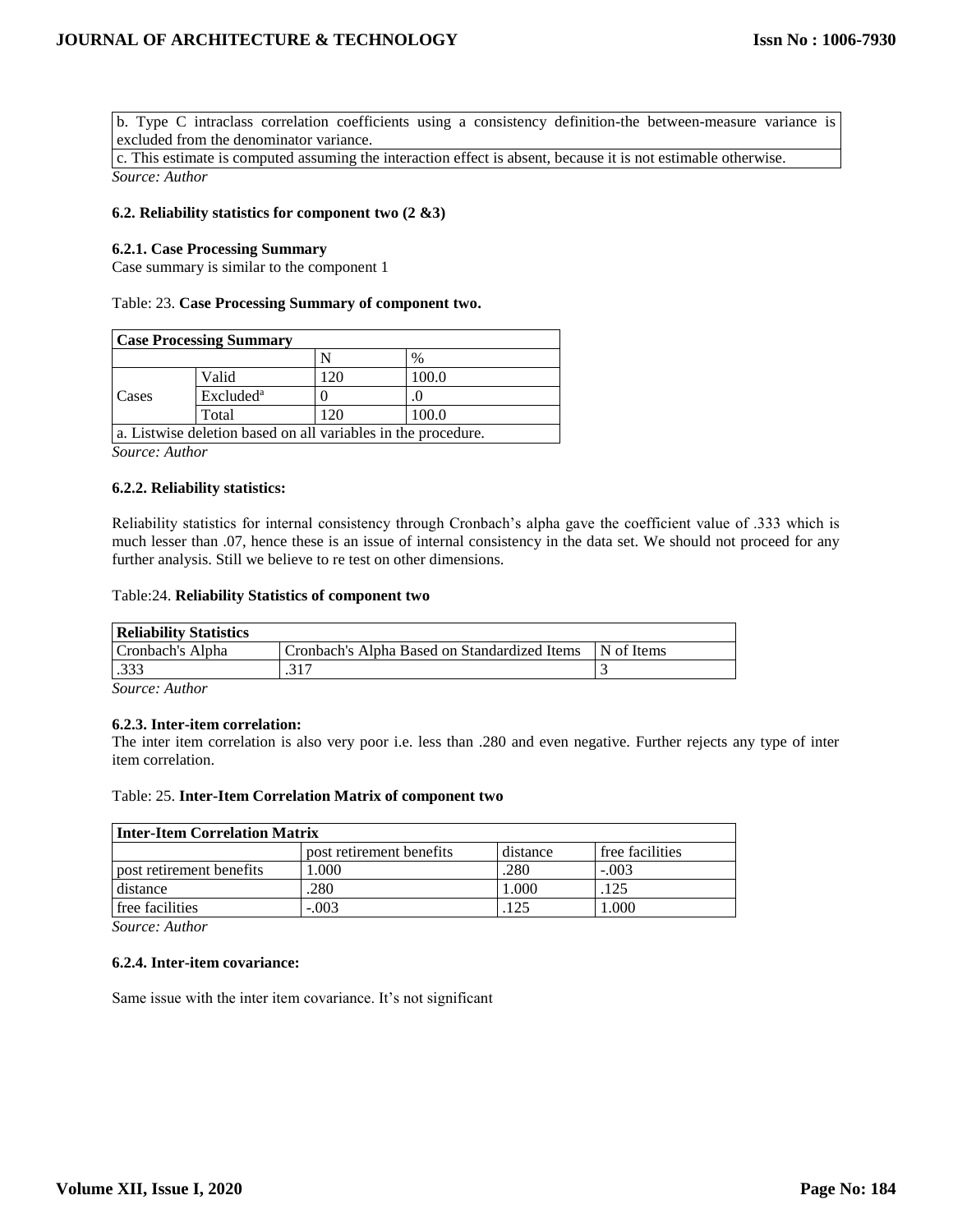# Table: 26. **Inter-Item Covariance Matrix**

| <b>Inter-Item Covariance Matrix</b> |                          |          |                 |  |  |  |
|-------------------------------------|--------------------------|----------|-----------------|--|--|--|
|                                     | post retirement benefits | distance | free facilities |  |  |  |
| post retirement benefits            | 1.432                    | .452     | $-.004$         |  |  |  |
| distance                            | .452                     | 1.815    | .184            |  |  |  |
| free facilities                     | $-.004$                  | 184      | .190            |  |  |  |

*Source: Author* 

#### **6.2.5. Summary item statistics**

The summary stamen says, there is no issue with the item means, but the correlation and covariance is not significant.

#### Table: 27. **Summary Item Statistics**

| <b>Summary Item Statistics</b>      |             |                   |       |      |                                                                              |      |  |
|-------------------------------------|-------------|-------------------|-------|------|------------------------------------------------------------------------------|------|--|
|                                     |             |                   |       |      | Mean   Minimum   Maximum   Range   Maximum / Minimum   Variance   N of Items |      |  |
| <b>Item Means</b>                   | 3.572 3.442 |                   | 3.783 | .342 | 1.099                                                                        | .034 |  |
| <b>Item Variances</b>               |             | $1.479$   $1.190$ | 1.815 | .625 | 1.525                                                                        | .099 |  |
| <b>Inter-Item Covariances</b> 1.211 |             | $-.004$           | .452  | .456 | $-104.097$                                                                   | .042 |  |
| Inter-Item Correlations 134         |             | $-.003$           | .280  | .284 | $-84.283$                                                                    | .016 |  |

*Source: Author* 

#### **6.2.6. Item Total statistics:**

The individual item also shows a negative or very low coefficient of Cronbach's alpha, that means the internal consistency of the individual item is also not significant. This violates the reliability model further.

#### Table: 28. **Item-Total Statistics**

| <b>Item-Total Statistics</b>                                                                                            |              |              |                                 |      |                                                                                   |
|-------------------------------------------------------------------------------------------------------------------------|--------------|--------------|---------------------------------|------|-----------------------------------------------------------------------------------|
|                                                                                                                         |              |              |                                 |      | Scale Mean if Scale Variance if Corrected Item- Squared Multiple Cronbach's Alpha |
|                                                                                                                         | Item Deleted | Item Deleted | Total Correlation   Correlation |      | if Item Deleted                                                                   |
| post retirement benefits                                                                                                | 6.9333       | 3.374        | .204                            | .080 | .219                                                                              |
| distance                                                                                                                | 7.2250       | 2.613        | .292                            | .095 | $-.007a$                                                                          |
| free facilities                                                                                                         | 7.2750       | 4.151        | .081                            | .017 | .436                                                                              |
| a. The value is negative due to a negative average covariance among items. This violates reliability model assumptions. |              |              |                                 |      |                                                                                   |

You may want to check item codings.

*Source: Author* 

# **6.2.7. Intra-class Correlation:**

To check the intra class correlation, we found the correlation coefficient is .333 which much lower than the desired value of 0.7. and on 95% confidence level it shows only .095 on its lower side and .561 on its higher side. Hence we could definitely say that there is no intra class correlation. To justify the same again, the F test value also reject the same with the significant value of .005, which is much lower than the critical value of .001

# Table: 29. **Intra-class Correlation Coefficient**

| <b>Intra-class Correlation Coefficient</b>                                                  |                                      |                         |                                 |       |     |     |      |  |
|---------------------------------------------------------------------------------------------|--------------------------------------|-------------------------|---------------------------------|-------|-----|-----|------|--|
|                                                                                             | Intra-class Correlation <sup>b</sup> | 95% Confidence Interval | <b>F</b> Test with True Value 0 |       |     |     |      |  |
|                                                                                             |                                      | Lower Bound             | Upper Bound                     | Value | df1 | df2 | Sig  |  |
| Single Measures                                                                             | $.142^{\rm a}$                       | .034                    | .262                            | 1.498 | 119 | 238 | .005 |  |
| <b>Average Measures</b>                                                                     | .333 <sup>c</sup>                    | .095                    | .516                            | 1.498 | 119 | 238 | .005 |  |
| Two-way mixed effects model where people effects are random and measures effects are fixed. |                                      |                         |                                 |       |     |     |      |  |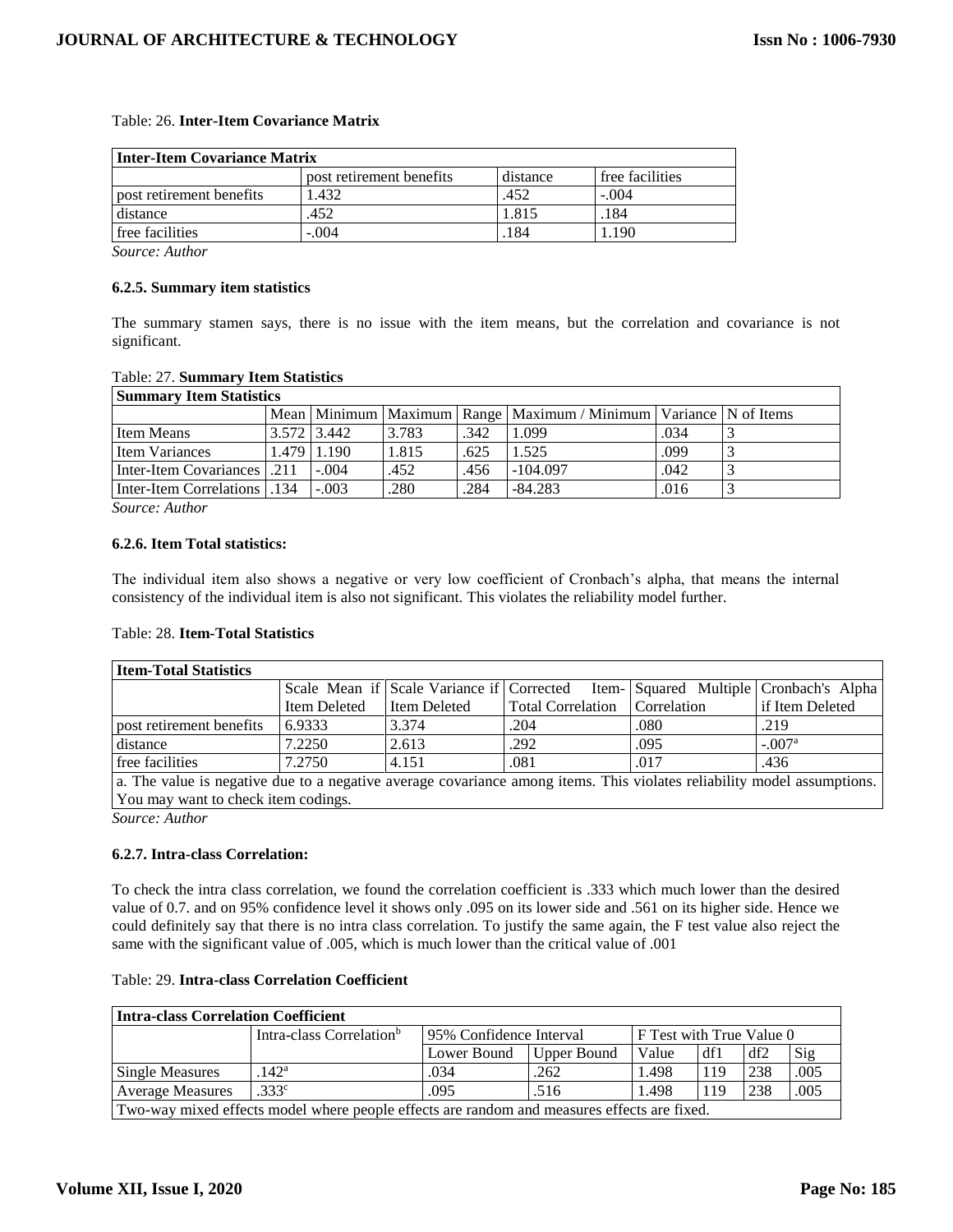a. The estimator is the same, whether the interaction effect is present or not.

b. Type C intraclass correlation coefficients using a consistency definition-the between-measure variance is excluded from the denominator variance.

c. This estimate is computed assuming the interaction effect is absent, because it is not estimable otherwise.

# **VII. FINDINGS & SUGGESTIONS:**

# **7.1. Research Findings:**

The model validates that, out of nine items ( variables) selected for this study only 6 are the valid cases which impacts positively while a millennial select a specific organization for its higher employments. These variables in order of their interpersonal behaviour are as follows;

Career growth, Interpersonal relationship, Quality work life, Brand image, some other factors and finally the MNC. It is also can be concluded that the items are also correlated to each other in many ways, i.e. intra item and inter item. There are few best fit of first order could be determined. These are as follows;

With Item Career growth, item work life quality is best correlated

With item interpersonal relationship, item work life quality again best correlated

With item work life, Item MNC is best correlated.

With item brand image, item work life is best correlated

With item other cause, Item MNC is best correlated

With Item MNC, item work life is best correlated.

It further found that the variables like, Distance, Post retirement benefits and free facilities facilitiess have never attract a millennial for pursuing its post further employment.

#### **7.2. Suggestions:**

The research suggests the following points;

a. A professional organization shall give more importance on the activities related career growth activities, these shall include all career growth capacity enhancing skills i.e. all skill related to industry and market demands.

b. It further suggest that the millennials, the parents of the millennials and their friends and relatives shall be satisfied with the services offered by the organization, so that they will refer the information seeking millennials to get admission.

c. Quality of the faculties also acts as a best part of the human resource, who play a major role in attact the millennials to get admitted. The quality in terms of both intellectual as well as human skills are the basis of measurement.

d. Brand image is such an intangible thing which comes automatically by consistent performance of the organization in all dimensions of performance. Hence there is no short cut to get the brand image overnight.

e. There are some other factors which are hidden, sometimes they follow an ideal person who is studying or going to joi. It is also group of friend they take decision as a whole group, they move in a mass.

f. People also prefer a MNC due to its flexibility on curriculums and other facilities which a MNC only can offer to its millennials. Hence being a MNC, an organization gets the advantage by its own benefits.

#### **VIII. CONCLUSION AND SCOPE FOR FURTHER RESEARCH:**

### **Conclusion;**

The model of principal component analysis is used in this research article to evaluate the principal components which affect the decision making process of a millennial while he/ she is going to pursue a professional higher job. There are 9 items initially selected and among the items, we could construct only two principal components. The Principal component 1 contains 6 items and component 2 contains 3 items. The items under component 1 justified the selection perceptions and component 2 fails to do so.

#### **Scope for further research:**

This study is open for further more inter related career growth by its analysis and application. Few of these are follows;

The study on basis of gender pinterpersonal behaviour is still open for this research article

Instead PCA, a Factor analysis model could be applied to measure the items.

Instead of SPSS, some other statistical tool could be used to test the same. E.g. R Analytics, AMOS etc